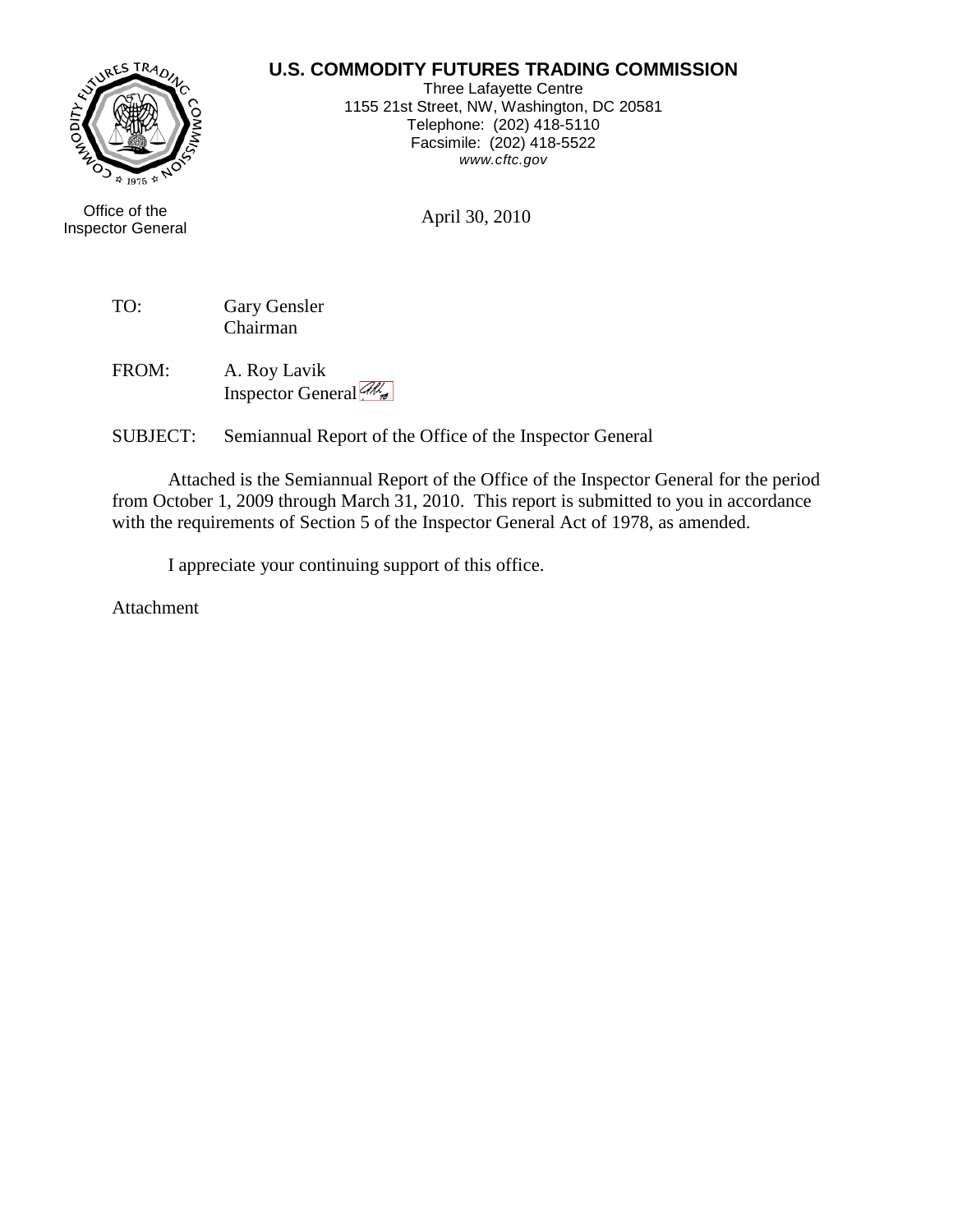# OFFICE OF THE INSPECTOR GENERAL COMMODITY FUTURES TRADING COMMISSION

# SEMIANNUAL REPORT FOR THE PERIOD FROM October 1, 2009 THROUGH March 31, 2010

# **TABLE OF CONTENTS**

| Audit of Compliance with the Federal Managers' Financial Integrity Act, FMFIA 8<br>Evaluation of the CFTC Information Security Program and Practices, FISMA  8                                                                          |  |
|-----------------------------------------------------------------------------------------------------------------------------------------------------------------------------------------------------------------------------------------|--|
|                                                                                                                                                                                                                                         |  |
| Review of the Effect of the CFTC Pay System on Recruitment and Retention  9<br>Inspection of CFTC's Disposal of Surplus Information Technology Equipment  9<br>Review of CFTC's Documentation of Market Surveillance Communications  11 |  |
|                                                                                                                                                                                                                                         |  |
|                                                                                                                                                                                                                                         |  |
|                                                                                                                                                                                                                                         |  |
| SUMMARY OF MATTERS REFERRED TO PROSECUTORIAL AUTHORITIES  13                                                                                                                                                                            |  |
|                                                                                                                                                                                                                                         |  |
|                                                                                                                                                                                                                                         |  |
|                                                                                                                                                                                                                                         |  |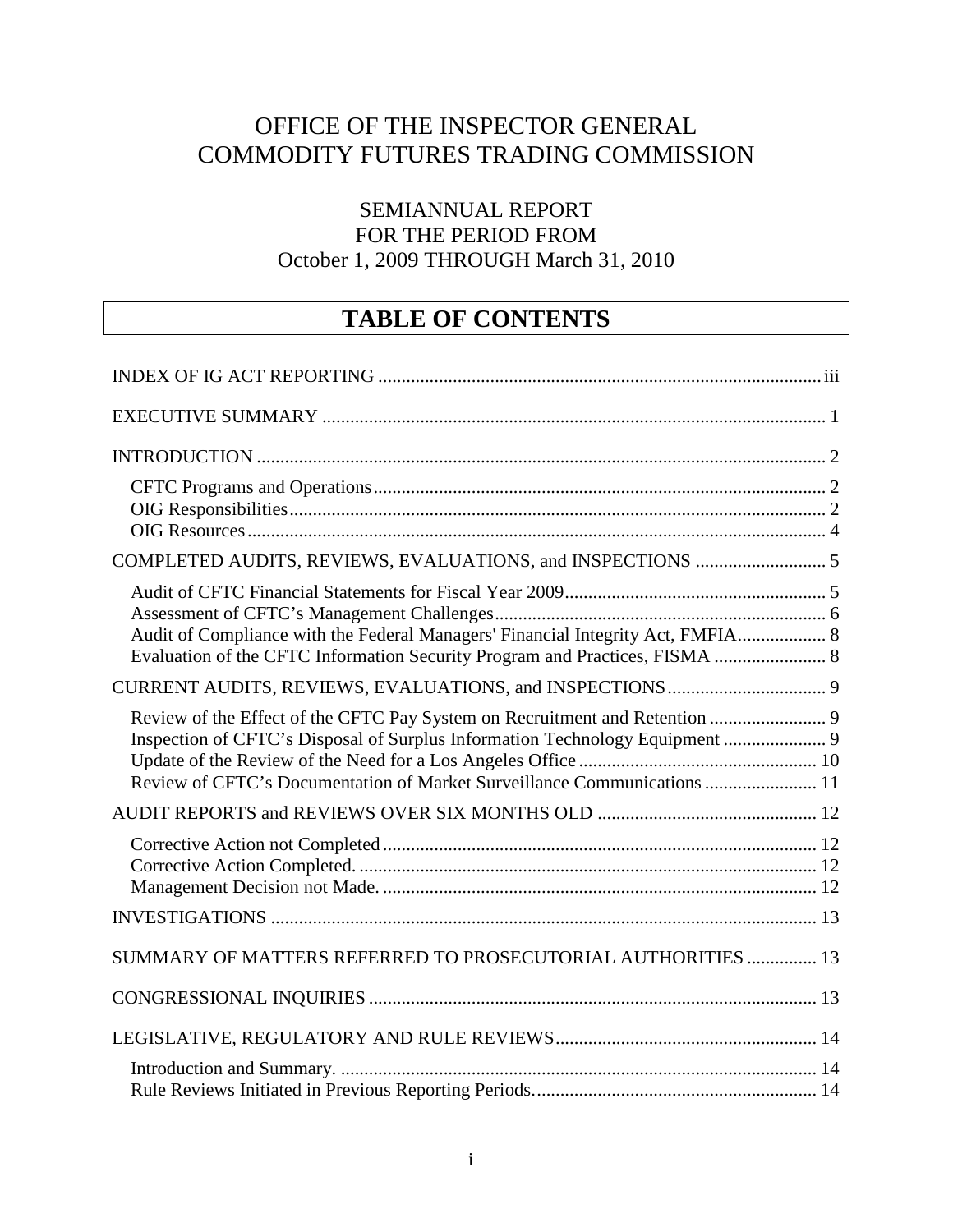| STRATEGIC PLAN FOR THE OFFICE OF THE INSPECTOR GENERAL  16 |  |
|------------------------------------------------------------|--|
|                                                            |  |
|                                                            |  |
|                                                            |  |
|                                                            |  |
|                                                            |  |
|                                                            |  |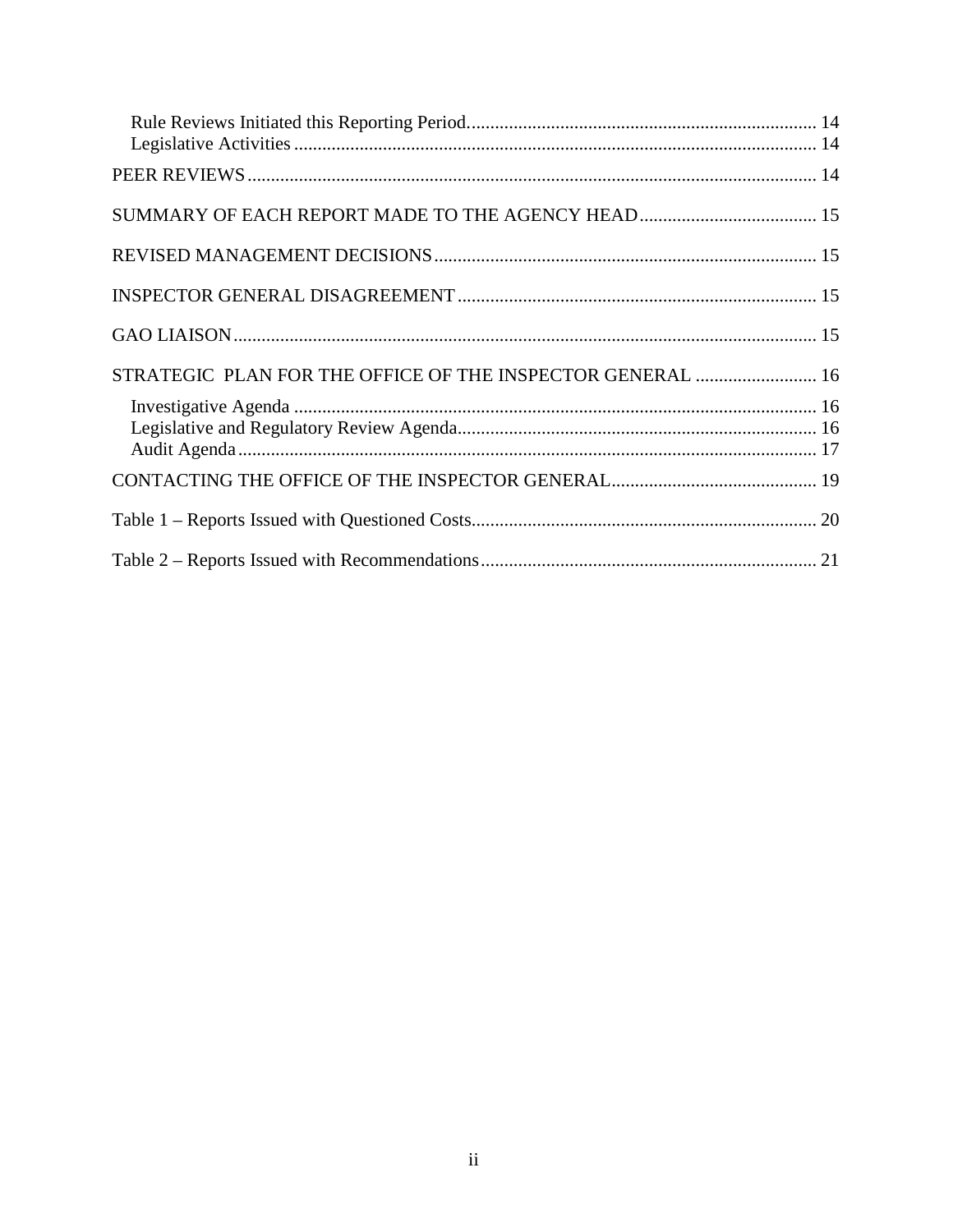# <span id="page-3-0"></span>**INDEX OF IG ACT REPORTING REQUIREMENTS**

| Section 5(a)(1) Significant problems, abuses and deficiencies 1                 |
|---------------------------------------------------------------------------------|
|                                                                                 |
| Section 5(a)(3) Significant recommendations that have not been completed12      |
|                                                                                 |
|                                                                                 |
|                                                                                 |
|                                                                                 |
|                                                                                 |
|                                                                                 |
| Section 5(a)(10) Audit reports lacking management decision12                    |
| Section 5(a)(11)  Significant revised management decisions15                    |
| Section 5(a)(12) Significant management decisions where the IG disagrees15      |
| Section 5(a)(13)  Information described under the Federal Financial Management6 |
| Section 6(b)(2) Summary of reports to Chairman where assistance was refused15   |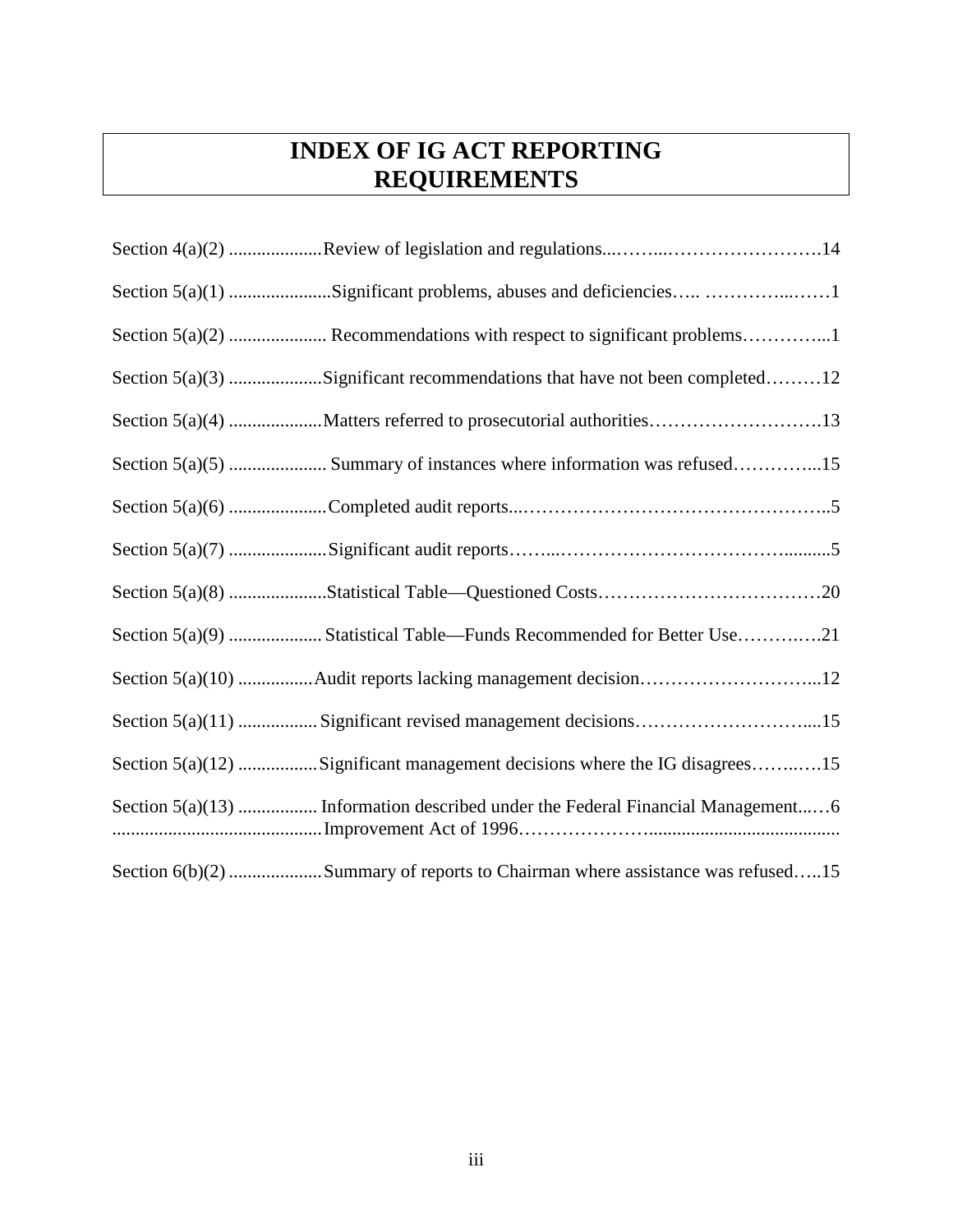# <span id="page-4-0"></span>**EXECUTIVE SUMMARY**

This semiannual report is issued by the Commodity Futures Trading Commission's (CFTC's) Office of Inspector General (OIG) pursuant to the Inspector General Act of 1978, as amended. It summarizes OIG's activities and accomplishments for the period October 1, 2009 through March 31, 2010. During this period, OIG completed two audits, completed one evaluation, issued an assessment of most serious management challenges, began one inspection, began planning one review, continued work on one review, began a procurement action, and initiated an update of one review. OIG also responded to Congressional inquiries and commented to Congressional staff on pending legislation and other issues. OIG reviewed proposed Division of Enforcement actions, as well as rules proposed by CFTC and by regulated entities, participated in training, monitored peer review activities, visited CFTC field offices, and participated in Government-wide OIG professional and cooperative meetings and activities. No investigations were pending, opened or completed during this reporting period. No significant problems, abuses or deficiencies regarding CFTC programs and operations were identified during the reporting period.

Highlights of OIG's completed and ongoing audit, evaluation, investigation and other projects include:

- OIG oversaw the completion of the fiscal year (FY) 2009 audit of the CFTC financial statements. For the fifth consecutive year, an independent public accounting firm reported that the CFTC financial statements were presented fairly, in all material respects, and in conformity with the U.S. generally accepted accounting principles for Federal agencies.
- OIG completed work on the FY 2009 audit of compliance with the Federal Managers' Financial Integrity Act (FMFIA). No significant issues were noted.
- OIG completed work on the FY 2009 Federal Information Security Management Act (FISMA) independent evaluation. No significant issues were noted.
- OIG issued its Assessment of the Most Serious Management Challenges Facing the CFTC: 1) Harmonization of CFTC and Securities and Exchange Commission (SEC) Overlapping Regulations; 2) CFTC's Regulatory Model for the Swaps Derivatives Market; and, 3) CFTC's Regulatory Responsibilities over the Potential Carbon Emission Trading Markets.
- On December 17, 2009, the Assistant Inspector General for Audits completed a detail to the International Trade Commission where he served as Acting Inspector General. The detail began on August 17, 2009.
- OIG began a new procurement to secure an Independent Public Accounting (IPA) firm to perform the CFTC financial statement audit for FY 2010. Allegations concerning possible misconduct relating to a prior procurement process, which the IG duly referred to the Integrity committee in March 2009, were pending at the close of this reporting period.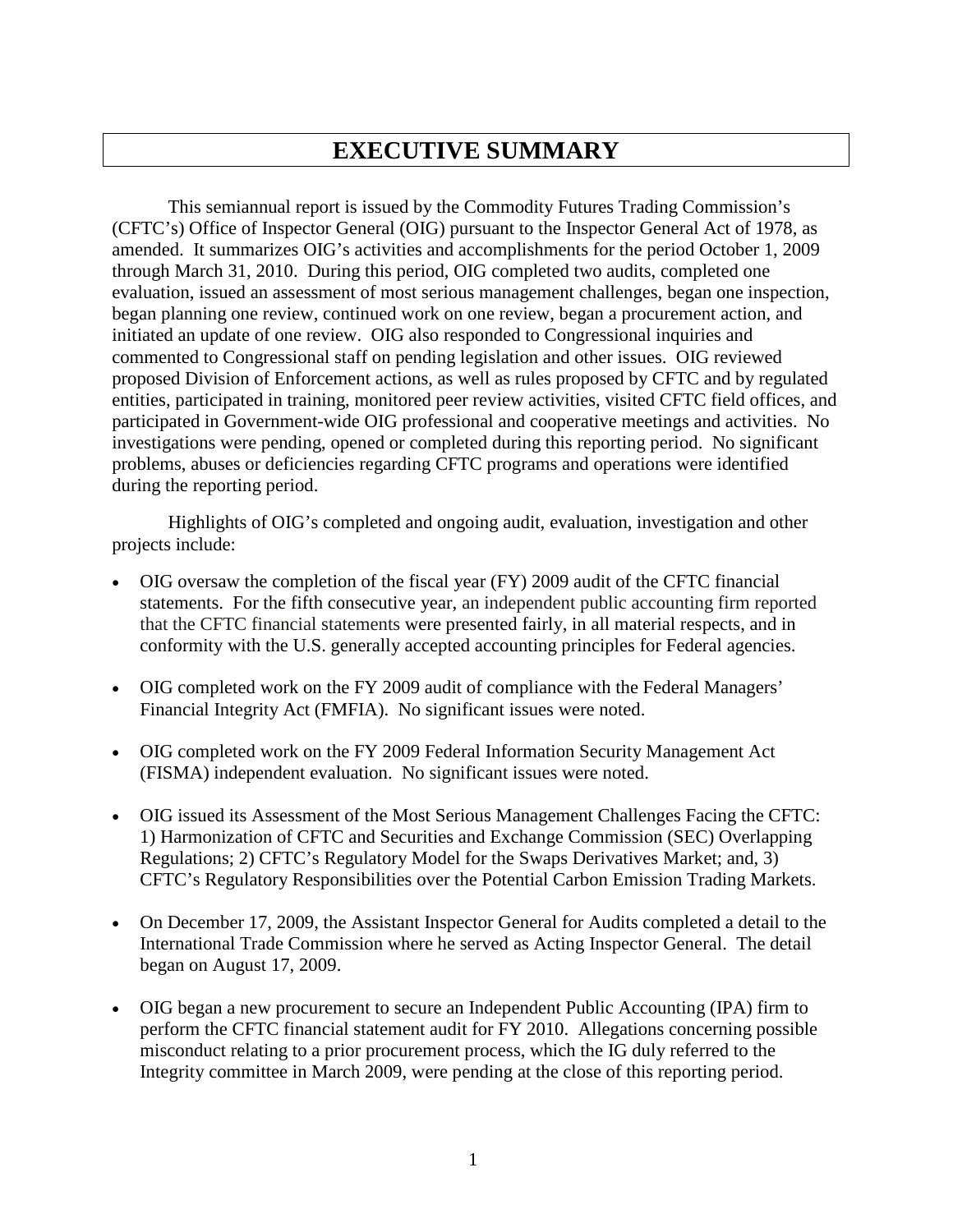- OIG received an anonymous allegation regarding suspected improper disposal of surplus agency Information Technology (IT) equipment. In response, OIG began an inspection of the agency's efforts to account for and dispose of surplus IT equipment in FY 2009. This inspection is nearing completion.
- On its own initiative and in response to Congressional inquiry, OIG began an update of an earlier review of the need to reopen an agency field office on the West Coast.
- The OIG conducted about 80 interviews in connection with an ongoing review of the effect of the CT Pay system on recruitment and retention.
- The OIG began planning a new review that will involve an independent assessment of agency market surveillance communications with traders and market professionals.

# <span id="page-5-1"></span><span id="page-5-0"></span>**INTRODUCTION**

### **1. CFTC Programs and Operations.**

Congress created the Commodity Futures Trading Commission in 1974 as an independent agency with the mandate to regulate commodity futures and options markets in the United States. The Commission's mandate was renewed and/or expanded in 1978, 1982, 1986, 1992 and 1995. In December 2000, the Commission was reauthorized by Congress and the President through Fiscal Year 2005 with the passage of the Commodity Futures Modernization Act of 2000 (CFMA). In May of 2008, Congress reauthorized the CFTC through Fiscal Year 2013.

The CFTC is responsible for fostering the economic utility of futures markets by encouraging their competitiveness and efficiency, ensuring their integrity and protecting market participants against manipulation, abusive trade practices and fraud. Through effective oversight regulation, the CFTC enables the commodity futures markets better to serve their vital function in the nation's economy–providing a mechanism for price discovery and a means of offsetting price risks.

The CFTC operating divisions are: Office of the Chairman, Office of the Executive Director, Office of General Counsel, Division of Clearing and Intermediary Oversight, Division of Enforcement, Division of Market Oversight and Office of the Chief Economist. In addition to its headquarters office in Washington, DC, the CFTC maintains offices in Chicago, Illinois; Kansas City, Missouri; and New York, New York.

## <span id="page-5-2"></span>**2. OIG Responsibilities.**

The CFTC OIG was created in 1989 in accordance with the 1988 amendments to the Inspector General Act of 1978 (P.L. 95-452). OIG was established as an independent unit to: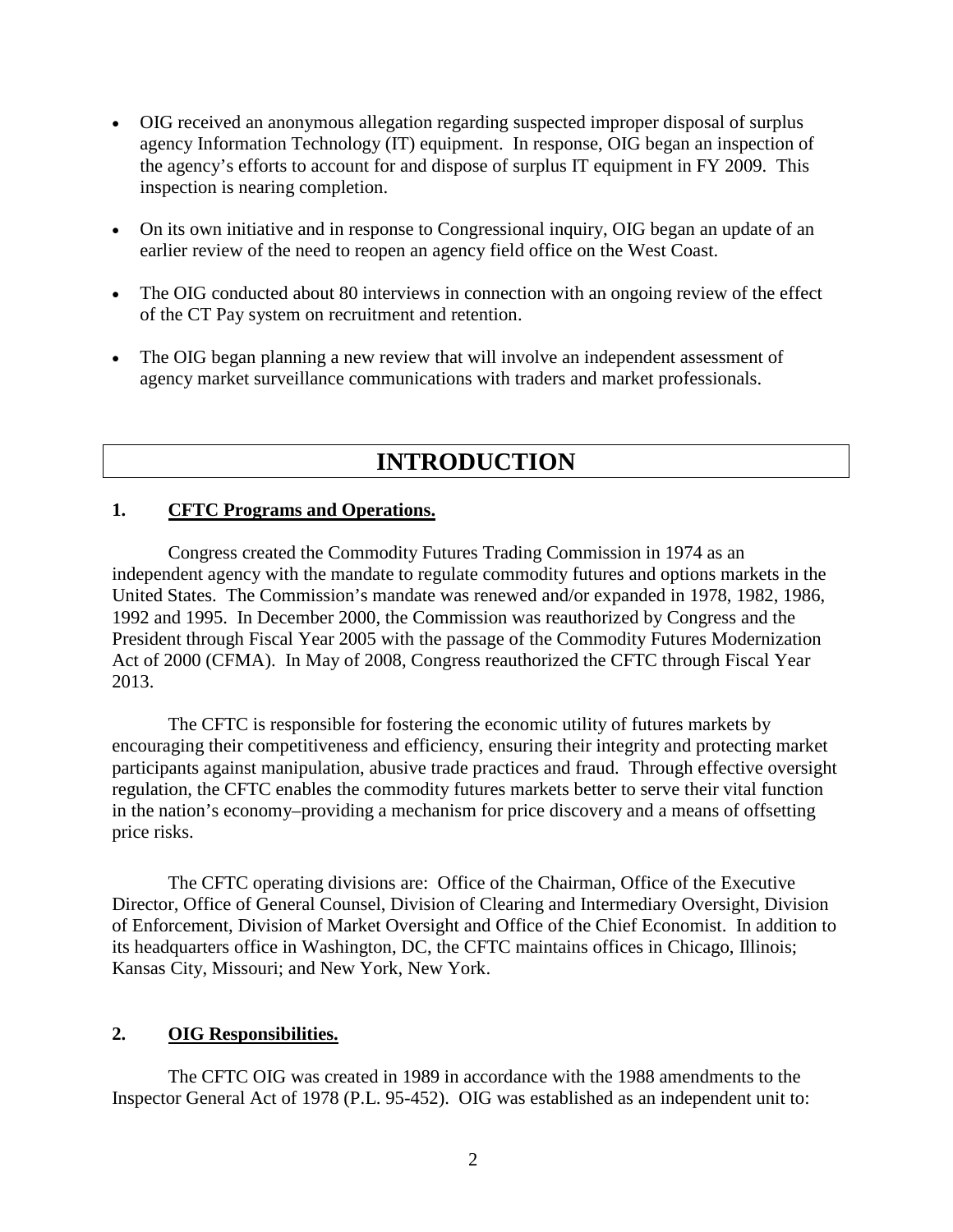- Promote economy, efficiency and effectiveness in the administration of CFTC programs and operations and detect and prevent fraud, waste and abuse in such programs and operations;
- Conduct and supervise audits and, where necessary, investigations relating to the administration of CFTC programs and operations;
- Review existing and proposed legislation, regulations and exchange rules and make recommendations concerning their impact on the economy and efficiency of CFTC programs and operations or the prevention and detection of fraud and abuse;
- Recommend policies for, and conduct, supervise, or coordinate other activities carried out or financed by such establishment for the purpose of promoting economy and efficiency in the administration of, or preventing and detecting fraud and abuse in, its programs and operations; and
- Keep the Chairman and Congress fully informed about any problems or deficiencies in the administration of CFTC programs and operations and provide recommendations for correction of these problems or deficiencies.

OIG is required to conduct, supervise and coordinate audits of CFTC programs and operations in accordance with generally accepted government auditing standards.<sup>[1](#page-6-0)</sup> OIG is also required to recommend changes to existing and proposed CFTC programs and operations to promote economy, efficiency and effectiveness and to prevent and detect fraud and abuse.

The purpose of OIG audits generally is to ensure that:

- Funds have been expended in a manner consistent with related laws, regulations and policies;
- Resources have been managed effectively and efficiently;
- Stipulated program objectives have been achieved;
- Agency operations have not been subject to improper influence or corruption; and
- Resources have been safeguarded.

The OIG also conducts inspections, evaluations, and reviews from time to time. As stated in the *Quality Standards for Inspections* issued by the President's Council on Integrity and Efficiency and the Executive Council on Integrity and Efficiency:

An inspection is defined as a process that evaluates, reviews, studies, and/or analyzes the programs and activities of a Department/Agency for the purposes of providing

<span id="page-6-0"></span> <sup>1</sup> The publication titled *Government Audit Standards* (July 2007) was issued by the U.S. Government Accountability Office. The standards are available at http://gao.gov/govaud/ybk01.htm.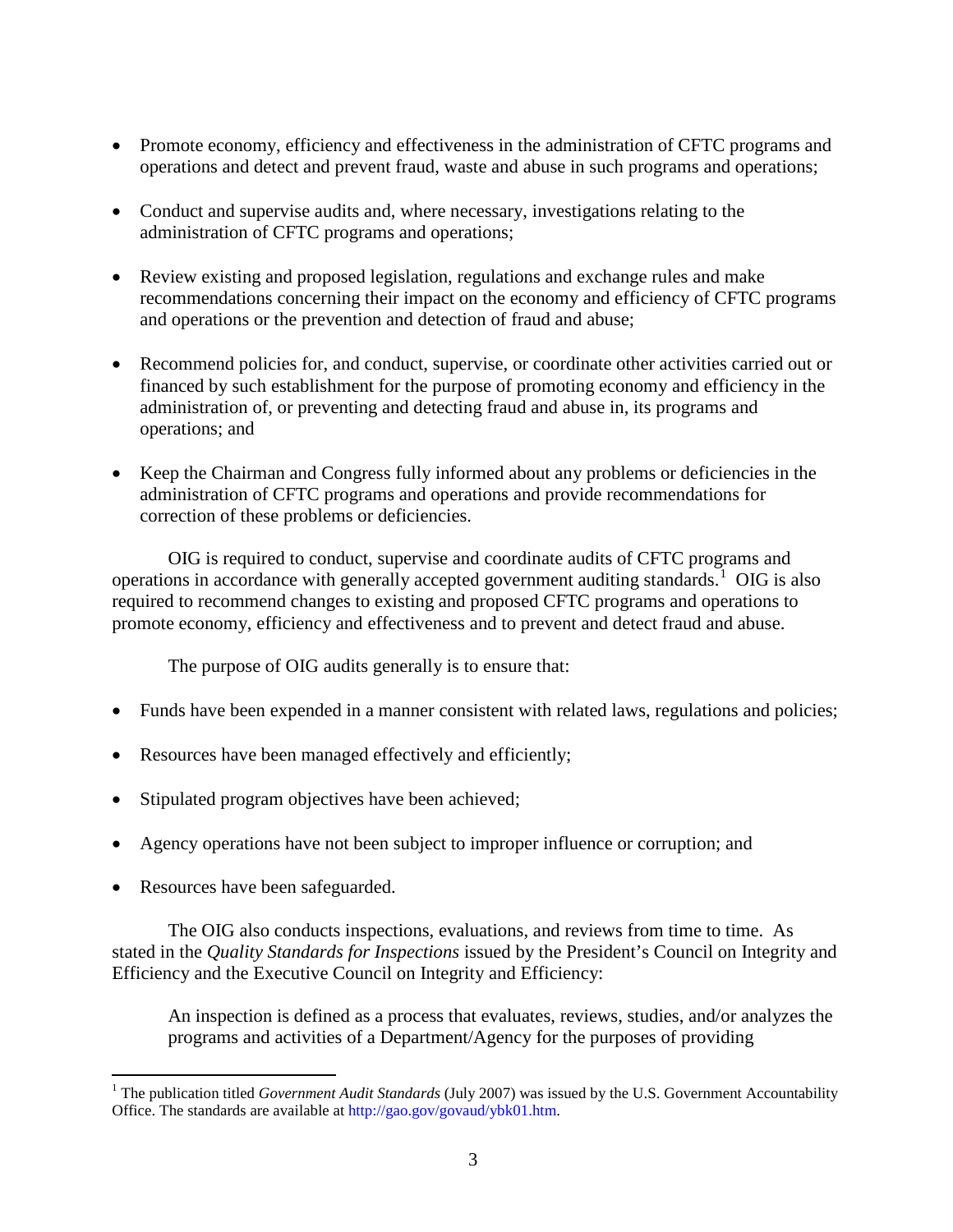information to managers for decision making; making recommendations for improvements to programs, policies, or procedures; and identifying where administrative action may be necessary. Inspections may be used to provide factual and analytical information; monitor compliance; measure performance; assess the efficiency and effectiveness of programs and operations; share best practices; and inquire into allegations of fraud, waste, abuse, and mismanagement. $<sup>2</sup>$  $<sup>2</sup>$  $<sup>2</sup>$ </sup>

OIG investigations are performed in accordance with the *Quality Standards for Investigations* issued by the President's Council on Integrity and Efficiency and the Executive Council on Integrity and Efficiency<sup>[3](#page-7-2)</sup> and are performed in response to allegations and/or evidence indicating possible violations of law, regulations, or applicable standards, as well as other improper conduct in connection with the programs and operations of the Agency.

OIG operates independently of the Agency and has not experienced any interference from the CFTC Chairman in connection with the conduct of any investigation or audit, and our investigations have been pursued regardless of the rank or party affiliation of the target. OIG has also conducted audits without interference where it has perceived the opportunity to recommend improvement to futures regulation efforts, again without regard to the party affiliation of any Chairman.<sup>[4](#page-7-3)</sup> No Chairman has interfered with OIG decisions regarding personnel actions, training, travel or other expenditures; however, a procurement process initiated in 2008 to secure the services of an external auditor to conduct the required CFTC financial statement audit has raised issues pertaining to IG independence as well as allegations requiring referral to the Integrity Committee, which referral was made by the IG in March 2009. The allegations were pending with the Integrity Committee at the end of this reporting period.

#### <span id="page-7-0"></span>**3. OIG Resources.**

The CFTC OIG consists of the Inspector General, the Assistant Inspector General for Audits (AIGA), an Attorney-Advisor and a secretary. The present Inspector General assumed his position on October 7, 1990. The AIGA joined the office in 1999, and the Attorney-Advisor joined in 2007. During this reporting period, the AIGA completed a detail as Acting Inspector General for the International Trade Commission (ITC). The AIGA served as Acting Inspector General at ITC from August 17, 2009 to December 17, 2009.

<span id="page-7-1"></span> <sup>2</sup> The publications titled *Quality Standards for Investigations* (December 2003) and *Quality Standards for Inspections* (January 2005) were jointly issued by the President's Council on Integrity and Efficiency and the Executive Council on Integrity and Efficiency. The two councils were later combined to form the Council of Inspectors General on Integrity and Efficiency. The standards are available at http://www.ignet.gov/pande/standards1.html.<br><sup>3</sup> See fn.2.

<span id="page-7-3"></span><span id="page-7-2"></span><sup>&</sup>lt;sup>4</sup> The Inspector General Act of 1978, as amended, states: "Neither the head of the establishment nor the officer next in rank below such head shall prevent or prohibit the Inspector General from initiating, carrying out, or completing any audit or investigation…." 5 U.S.C. App. 3 sec. 3(a).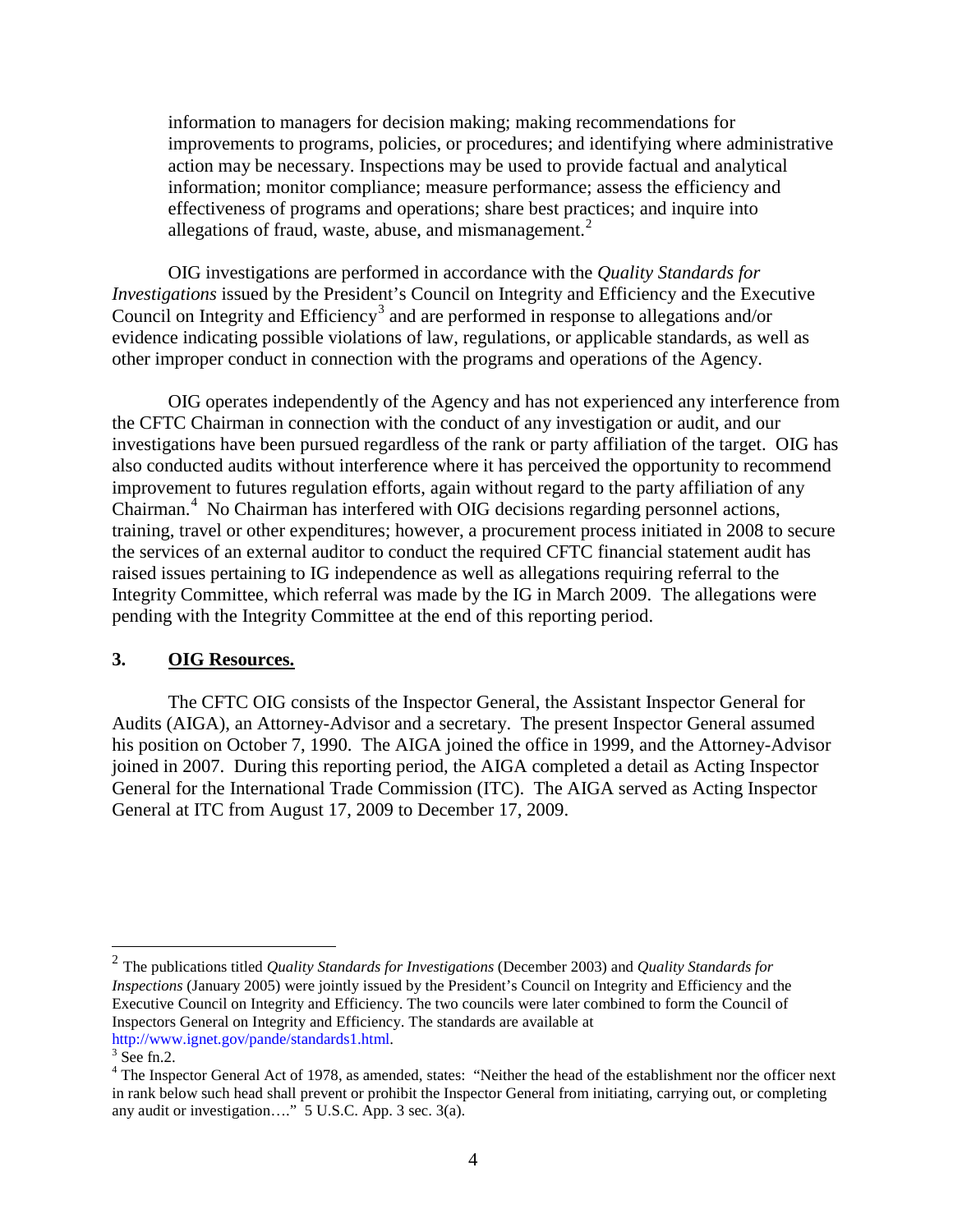# <span id="page-8-1"></span><span id="page-8-0"></span>**COMPLETED AUDITS, REVIEWS, EVALUATIONS, and INSPECTIONS**

### **1. Audit of CFTC Financial Statements for Fiscal Year 2009**

### Objective.

In FY 2002, Congress passed the Accountability of Tax Dollars Act. The Act requires the CFTC, along with numerous other Federal entities, to have its financial statements audited annually. To this end, in 2009 the Acting Chairman selected Clifton Gunderson, an IPA, to provide the audit effort required to enable the contractor to render an opinion on the agency's financial statements for Fiscal Year 2009. The OIG accepted the Acting Chairman's selection under protest.

The specific objectives of this audit included determinations whether:

(1) The financial statements present fairly the financial position of the Commodity Futures Trading Commission in accordance with generally accepted accounting principles (GAAP) as promulgated by the Federal Accounting Standards Advisory Board (FASAB). The five financial statements, along with all corresponding notes to be audited include: (a) Balance Sheet; (b) Statement of Net Cost; (c) Statement of Changes in Net Position; (d) Statement of Budgetary Resources; and (e) Statement of Custodial Activity.

(2) Management's assertions about the effectiveness of its internal controls for achieving internal control objectives described in AU Section 319 and the Federal Managers Financial Integrity Act (FMFIA) are fairly stated in all material respects. The contractor makes this determination in part by obtaining an understanding of the internal control policies and procedures and assessing the level of control risk relevant to all significant cycles, classes of transactions, and account balances. For those significant control policies and procedures that have been properly designed and placed in operation, the contractor performs sufficient tests to provide reasonable assurance as to whether the controls are effective and working as designed.

The IPA limits its internal control testing to those controls necessary to achieve the objectives described in OMB Bulletin 07-04. Further, the IPA is not required to test all internal controls relevant to operating objectives as broadly defined by the FMFIA, such as those controls relevant to achieving efficient operations.

With respect to internal controls related to performance measures reported in the accountability report, the IPA obtains an understanding of the design of significant internal controls relating to the existence and completeness assertions, as required by OMB Bulletin 07-04. The procedures are not required to provide assurance on internal controls over reported performance measures.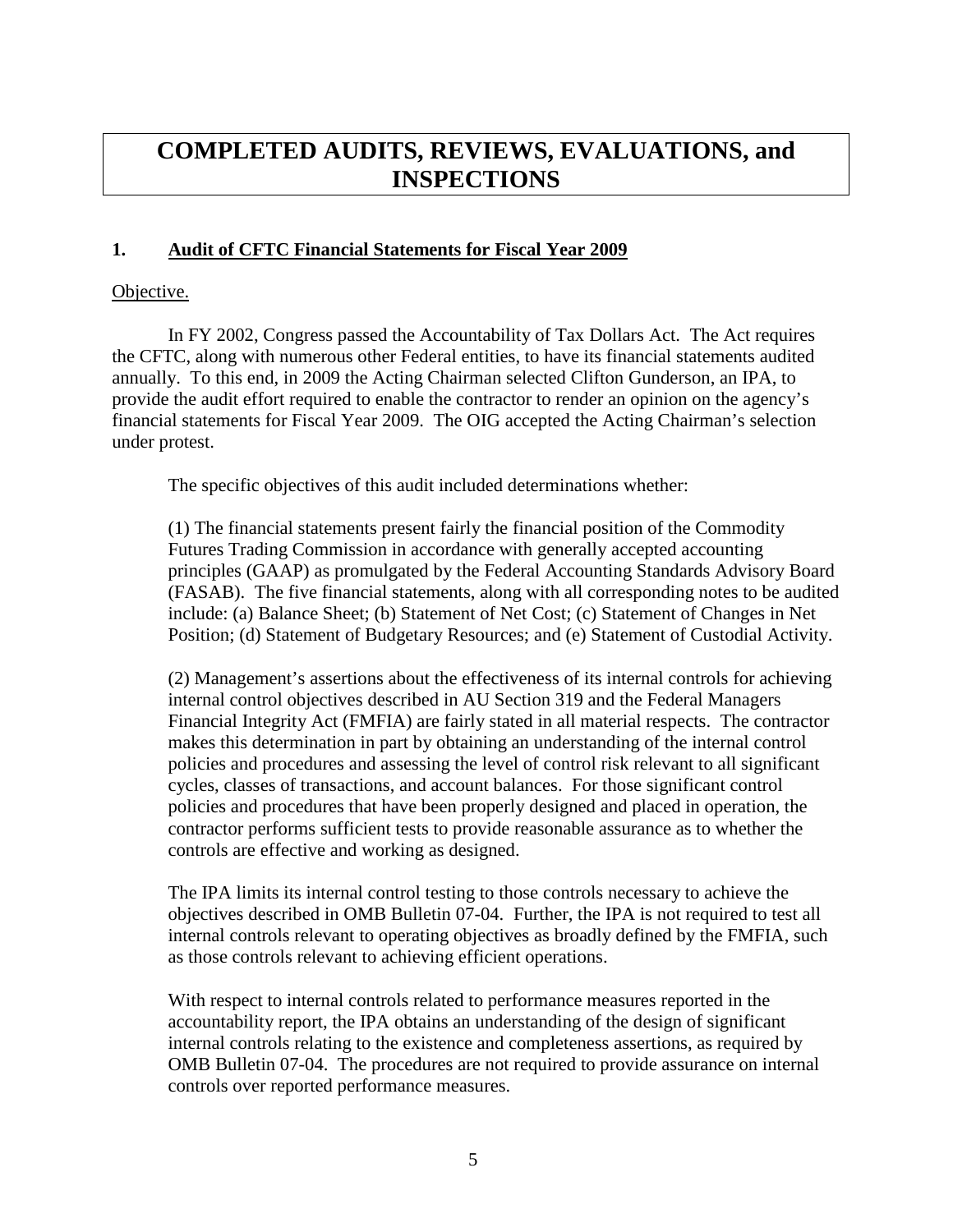(3) The agency has complied with selected provisions of laws and regulations identified by OMB Bulletin 07-04 or the Inspector General, noncompliance with which could have a direct and material effect on the determination of financial statement amounts. The IPA limits its tests of compliance to these provisions and need not test compliance with all laws and regulations applicable to the CFTC.

Clifton Gunderson rendered an opinion on the agency's financial statements for Fiscal Year 2009 in accordance with generally accepted auditing standards, Government Auditing Standards and OMB Bulletin 07-04.

#### Status.

For the fifth consecutive year, an independent public accounting firm reported that the CFTC financial statements were presented fairly in all material respects, and in conformity with the U.S. generally accepted accounting principles for Federal agencies. For the third consecutive year the Commission had no material weaknesses, and was compliant with laws and regulations. This includes compliance with the Federal Information Security Management Act. Furthermore, the CFTC financial management system is in substantial compliance with the Federal Financial Management Improvement Act of 1996 (although CFTC is not required to comply with FFMIA, it has elected to do so.) The financial statement audit report was issued on November 13, 2009.

### <span id="page-9-0"></span>**2. Assessment of CFTC's Management Challenges**

#### Objective.

In addition to authorizing the agencies to provide financial and performance information in a more meaningful and useful format for Congress, the Reports Consolidation Act of 2000 also required the Inspector General to summarize the most serious management and performance challenges facing the CFTC and to assess the Agency's progress in addressing those challenges for inclusion in the annual Performance and Accountability Report (PAR).

#### Status.

The OIG prepared the required summary of the Agency's most serious management and performance challenges in accordance with the Reports Consolidation Act of 2000 for inclusion in the FY 2009 PAR, and also reported on status of the most serious management and performance challenges identified by the Inspector General in FY 2008. In FY 2008, the OIG identified two most serious management challenges: Modernization of Electronic Market Surveillance and Efficient Acquisition and Integration of Skilled Human Capital. During fiscal year 2009 the Agency addressed both issues. The Agency upgraded its servers and trade analysis systems to modernize and improve its surveillance of exchange traded futures and options contracts. As the Agency acquires additional regulatory responsibilities, we hope that the Agency is able to scale up its market surveillance capabilities. Since the start of FY 2009 the Agency has increased its staff by 100 new employees (a 21% increase). This dramatic influx of manpower should assist the Agency in meeting its expanding regulatory mission. The OIG is conducting a review of the recent recruitment in order to evaluate the effect of the CT pay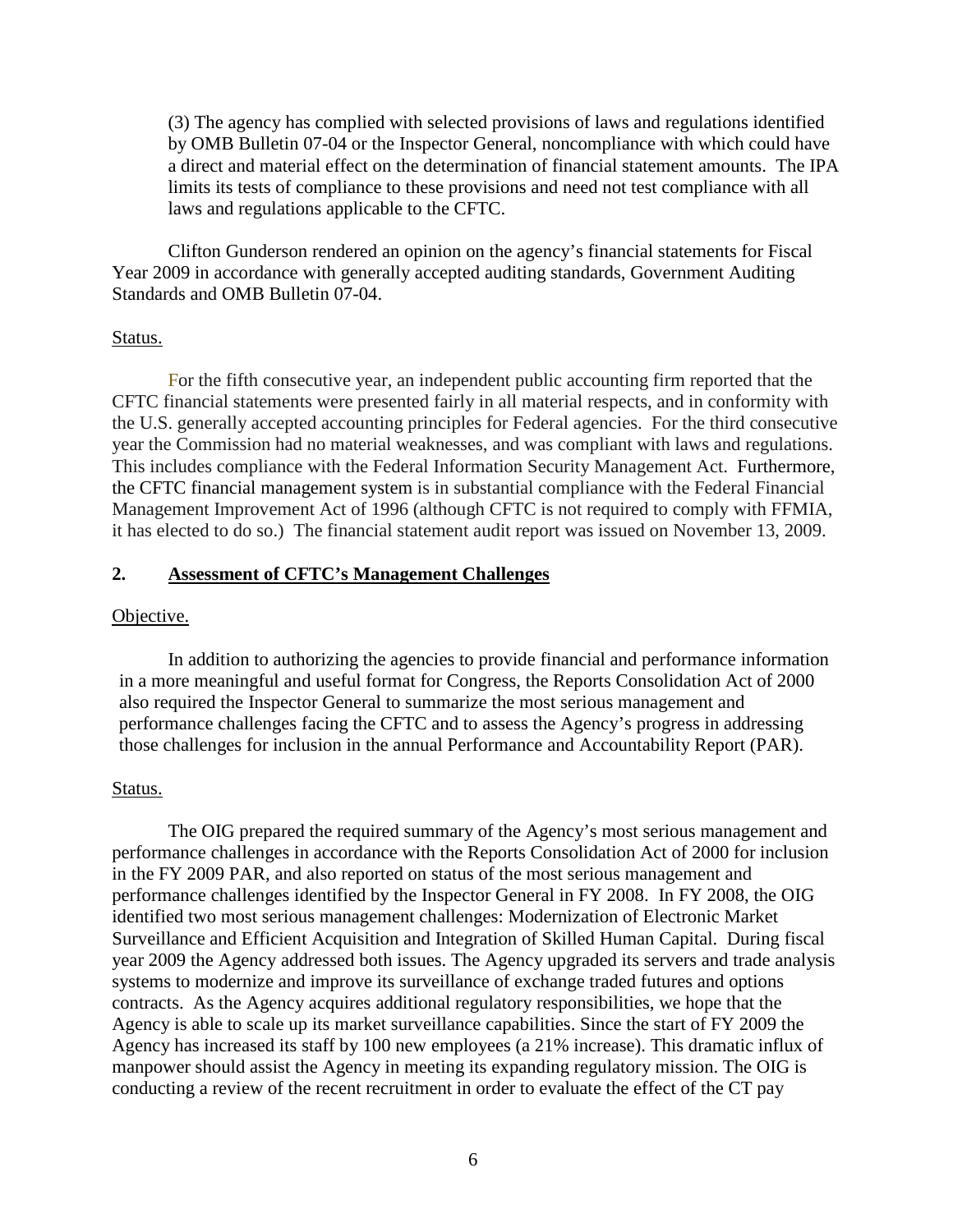system on recruitment and retention, which review will examine the skill sets of this new talent pool.

For FY 2009, the OIG identified three "most serious" management challenges: Congressional demand that the CFTC and SEC harmonize their regulation of overlapping financial products; a decision on the CFTC's regulatory model for the swaps derivatives market; and expansion of CFTC's regulatory responsibilities over the potential carbon emission trading markets.

*Harmonization of CFTC and SEC Overlapping Regulations.* On June 17, 2009, the White House released a White Paper on Financial Regulatory Reform calling on the SEC and CFTC to "make recommendations to Congress for changes to statutes and regulations that would harmonize regulation of futures and securities."<sup>[5](#page-10-0)</sup> Specifically, the White House recommended "that the CFTC and the SEC complete a report to Congress by Sept. 30, 2009, that identifies all existing conflicts in statutes and regulations with respect to similar types of financial instruments and either explains why those differences are essential to achieve underlying policy objectives with respect to investor protection, market integrity, and price transparency or makes recommendations for changes to statutes and regulations that would eliminate the differences."[6](#page-10-1) In September 2009, the CFTC and SEC collaborated on an initial effort to begin implementation of the White House mandate, and released the required joint report on October 16, 2009. This effort identified numerous areas for operational coordination that will require substantial analysis and may yield a more efficient regulatory structure over the financial markets. The OIG looks forward to the resulting regulatory model that will define the future mission of this Agency.

*CFTC's Regulatory Model for the Swaps Derivatives Market and the Need for Additional Human Capital.* Congressional action will determine the Agency's need for additional human capital to regulate Over-the-Counter derivatives markets, including swaps (contracts that call for an exchange of cash between two participants based on an underlying rate or index, or the performance of an asset). The Congressional Budget Office estimates that up to 235 employees may be needed by fiscal year 2011 to regulate central counterparty clearing of swaps.<sup>[7](#page-10-2)</sup> In our estimation, this would require a 40% increase over existing staffing levels--a considerable challenge for any organization. We believe both the intricacies of any forthcoming derivatives regulation and the acquisition of human capital to carry out the regulatory tasks will challenge the CFTC in the coming year.

*CFTC's Regulatory Responsibilities over the Potential Carbon Emission Trading Markets*. Congress may soon move forward on new legislation to regulate carbon emissions trading. A recent Congressional Budget Office study projected that trading in carbon offsets could be a \$60 billion market in 2012.<sup>[8](#page-11-2)</sup> Presuming Congress assigns regulatory responsibility to the CFTC, the CFTC will require additional staffing increases in order to absorb this additional regulatory

<sup>&</sup>lt;sup>5</sup> Financial Regulatory Reform: A New Foundation, p.14-15.<br>http://www.financialstability.gov/docs/regs/FinalReport web.pdf.

<span id="page-10-0"></span> $\frac{6 \text{ Id.}}{7 \text{ H.R. 3795}}$  Derivative Markets Transparency and Accountability Act of 2009 Congressional Budget Office Cost Estimate November 6, 2009 Page 3. http://www.cbo.gov/ftpdocs/107xx/doc10703/hr3795hfs.pdf.

<span id="page-10-2"></span><span id="page-10-1"></span><sup>&</sup>lt;sup>8</sup> H.R. 2454 American Clean Energy and Security Act of 2009 Congressional Budget Office Cost Estimate June 5, 2009 Page 11. [http://www.cbo.gov/ftpdocs/102xx/doc10262/hr2454.pdf.](http://www.cbo.gov/ftpdocs/102xx/doc10262/hr2454.pdf)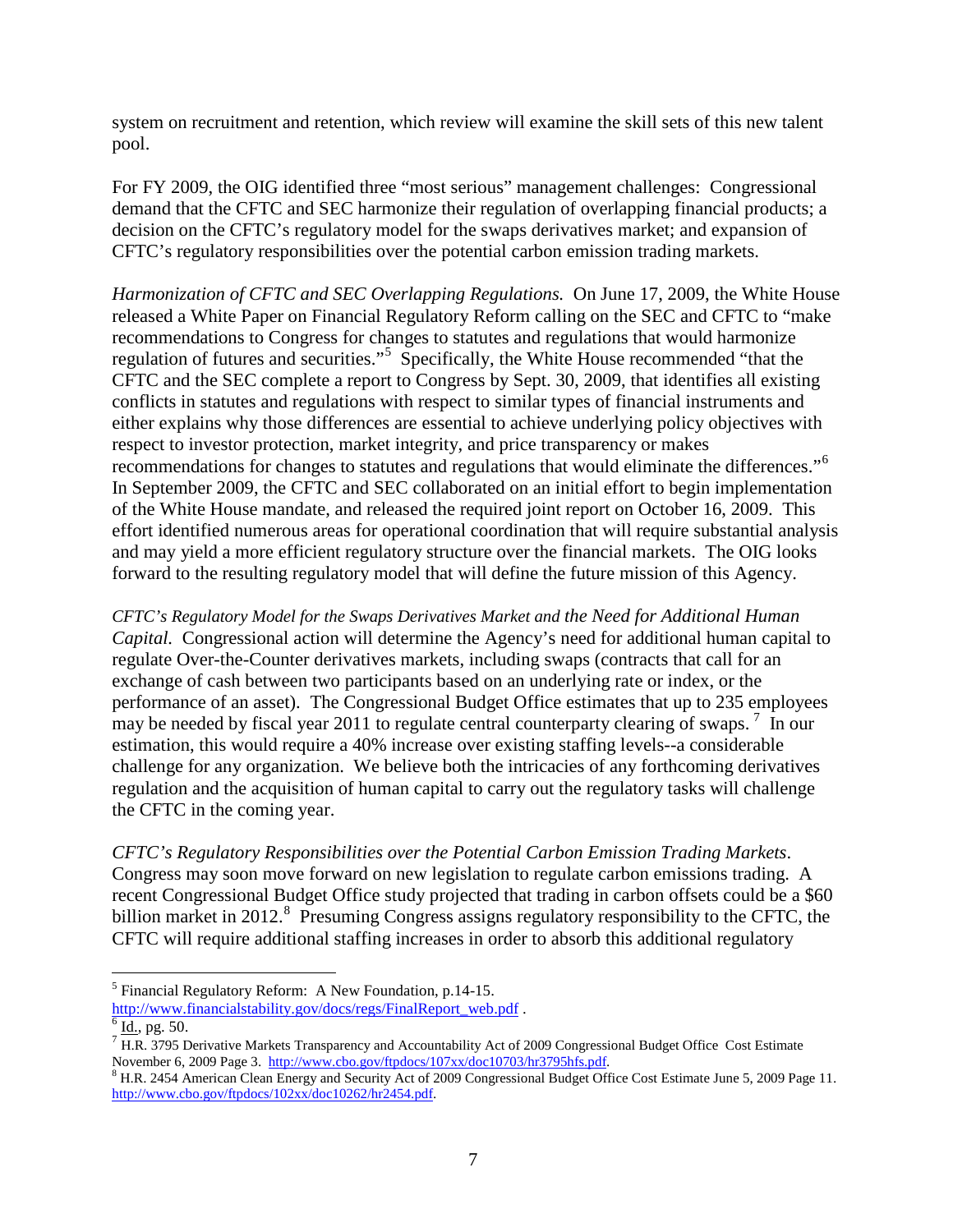responsibility. We believe the increased responsibility will challenge the CFTC in the coming year.

In November 2009 the OIG submitted the report to the Agency for inclusion in the PAR, and the Agency transmitted the PAR to OMB and Congress.

## <span id="page-11-0"></span>**3. Audit of Compliance with the Federal Managers' Financial Integrity Act, FMFIA.**

# Objective.

In support of OMB Circular A-123 (Revised), the Inspector General evaluates, provides technical assistance and advises the agency head as to whether the agency's review and evaluation process was conducted in accordance with the circular's requirements.

# Status.

OIG reviewed all of the draft internal control reviews produced by agency staff and provided comments to the originating divisions. OIG offered its services to the CFTC Internal Control Committee as advisor and consultant on conducting and reporting on vulnerability assessments and internal control reviews. OIG reported the results of its review of the final submissions to the Chairman in its annual assurance letters to the Chairman. No significant issues were noted.

# <span id="page-11-1"></span>**4. Evaluation of the CFTC Information Security Program and Practices, FISMA.**

# Objective.

The Federal Information Security Management Act requires the Inspector General or his designee to perform annual independent evaluations of the information security program and practices of the agency.

# Status.

<span id="page-11-2"></span>To provide a comprehensive review of the Commission's security program, Office of Information Technology Services (OITS) and OIG worked jointly in gathering and interpreting information relating to the CFTC information security program. Using the information supplied by OITS staff, a contractor and the program managers, the Inspector General reviewed and analyzed the information and responded in tabular form to the questions raised by the OMB Guidance. Results of this effort were transmitted to the CFTC's Chief Information Officer (CIO) in November 2009, for combination with the CIO's assessment and inclusion in the Chairman's report to OMB. No significant issues were noted.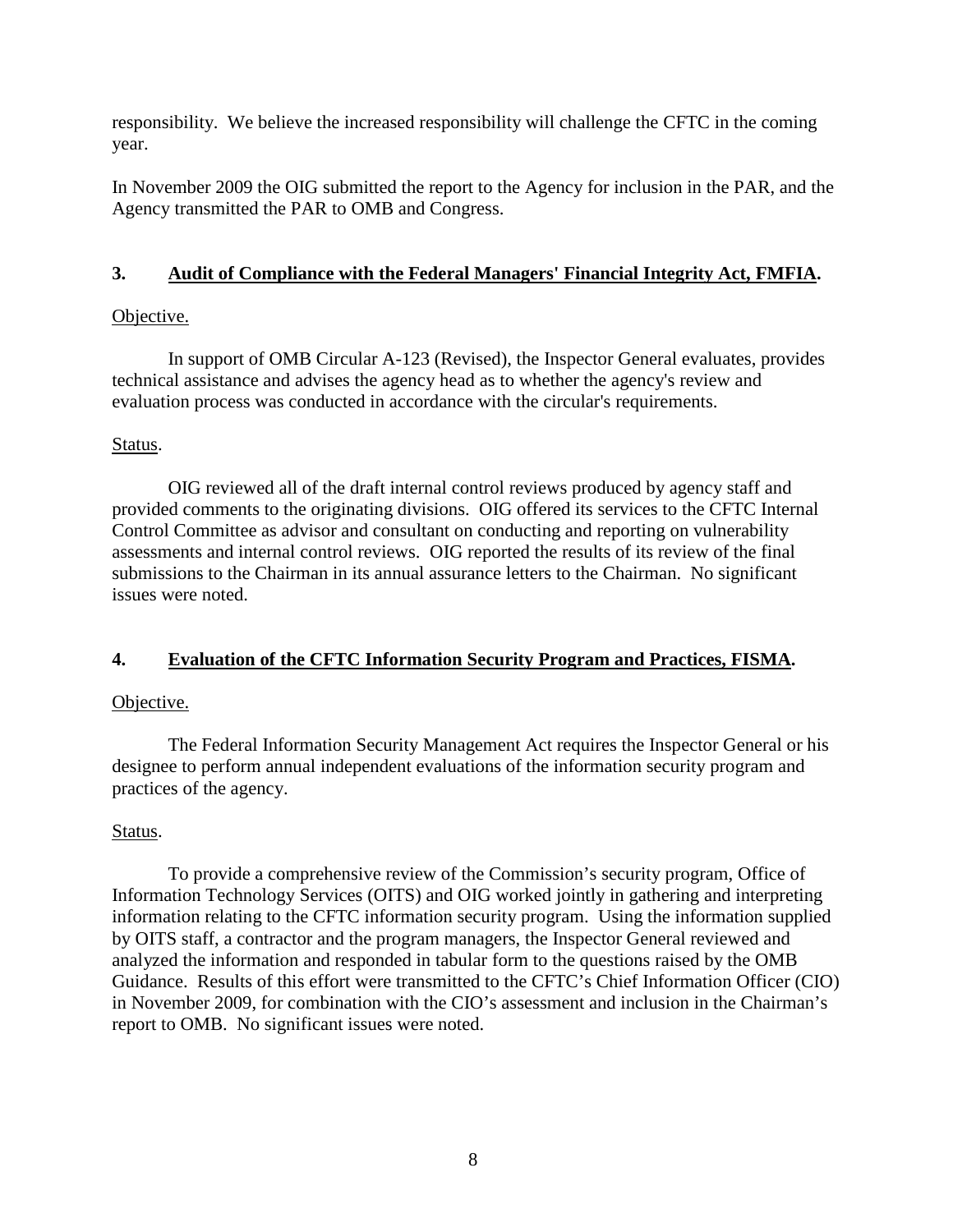# <span id="page-12-1"></span><span id="page-12-0"></span>**CURRENT AUDITS, REVIEWS, EVALUATIONS, and INSPECTIONS**

### **1. Review of the Effect of the CFTC Pay System on Recruitment and Retention.**

### Scope and Objective

This review will evaluate the effect of the CFTC pay scale on current recruitment and retention. Section 10702 of Public Law 107-171, the Farm Security and Rural Investment Act of 2002 (FSRIA) authorized CFTC to create its own pay system (CT pay system or CT pay). CFTC began paying employees under the new pay system in 2003. We are going to review retention during the past six years, as well as changes in recruitment that may be attributed to the new pay system. The objectives of this review are: to elicit employee and management views on how the CT pay system has effected recruitment and retention over the past six years, coupled with Agency data that will permit an informed analysis of the effect of the CT pay system.

#### Status

During the reporting period, the OIG completed the planning stages of this review, researching applicable law and policy regarding the CT pay system and informally discussing the review with Agency management. The OIG completed 79 interviews of CFTC employees to get their views on whether and to what extent CT Pay influenced their decision to apply with CFTC, to accept a job offer, and to stay employed at CFTC.

### <span id="page-12-2"></span>**2. Inspection of CFTC's Disposal of Surplus Information Technology Equipment.**

### Scope and Objective

In Fiscal Year 2009 the Commodity Futures Trading Commission(CFTC) initiated a technology refresh of all IT equipment provided to employees. The replaced equipment became surplus equipment. Once an agency declares personal property to be in excess of their need, the property is transferred to the General Services Administration(GSA) which then follows established guidelines stated in the Federal Management Regulation  $(FMR)^9$  $(FMR)^9$  for disposing surplus equipment. Alternatively, Executive Order  $12999<sup>10</sup>$  $12999<sup>10</sup>$  $12999<sup>10</sup>$  permits an agency to donate excess electronic equipment directly to needy schools, which the agency elected to do for IT assets in the New York, Chicago, and Kansas City offices.

The objectives of this inspection are to verify that the agency has properly accounted for and disposed selected surplus equipment related to the information technology refresh, and to review the internal controls associated with the disposal process for agency IT assets. This

 $9$  See Federal Management Regulation (FMR) (41 CFR Part 102 Subchapter B "Personal Property"). For donation of surplus personal property see 41 CFR Part 102-37.

 $10$  See Executive Order 12999 signed by William J. Clinton The White House, April 17, 1996.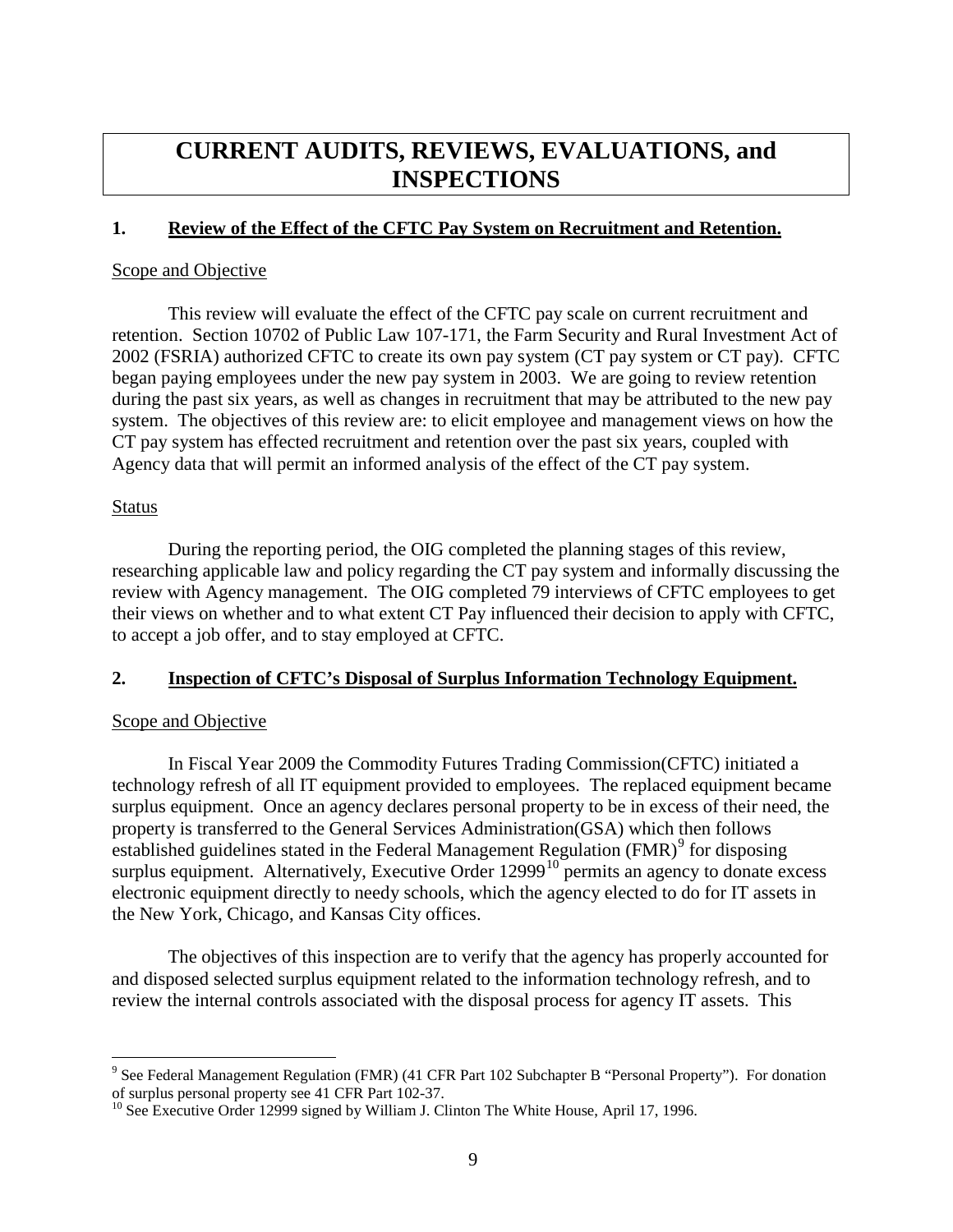inspection was motivated by our receipt of an anonymous allegation. (For additional details regarding the allegation, see the section on investigations beginning on page 13.)

## Status

During the reporting period, the AIGA completed the bulk of the work associated with this inspection, examining transfer data for 1196 IT assets consisting of personal computers, laptops, servers, and enclosures. At this time 1,184 or 99% of the selected sample of surplus assets have been accounted for; however, work is continuing and results are preliminary. In addition, the OIG is examining agency internal controls to document that applicable disposal procedures, such as sanitization of hard drives, are complete prior to disposal.

# <span id="page-13-0"></span>**3. Update of the Review of the Need for a Los Angeles Office.**

## Scope and Objective

In 2006, the CFTC OIG issued a report titled "Review of the Need for a Western Regional Office in Los Angeles." That report recommended, among other things, that the Commission review the feasibility of reestablishing the former Los Angeles field office. That recommendation initially was not carried out largely due to budgetary constraints. In January 2008, partially in response to a Congressional inquiry, CFTC OIG updated its analysis and issued a follow-up report which reiterated the earlier recommendation. In January 2009, the Acting Chairman issued a decision declining to implement the recommendation generally due to cost considerations, and requested that the Division of Enforcement provide productivity information to the OIG on a yearly basis so that OIG may remain apprised of enforcement efforts on the West Coast.

The Division of Enforcement recently provided the requested yearly report to the OIG. In addition, the OIG received a Congressional inquiry seeking updated information on our office's open and unimplemented recommendations. While we believe an update is warranted in order to adequately consider the information provided by the Division of Enforcement and to respond to the Congressional inquiry, we also believe an update is in order due to recent increases in agency funding as well as current legislative proposals that could greatly expand the CFTC's jurisdiction and mission. Presuming the Agency grows in size and in responsibility, we believe such growth will add to the reasons to open additional CFTC Offices on the West Coast and possibly other areas as well.

Our objective is to analyze current Enforcement information and to compare current productivity with productivity levels when the CFTC enjoyed the presence of a field office in Los Angeles. We will also discuss recent increases in funding as well as proposed legislation. We will make recommendations as warranted.

# <span id="page-13-2"></span><span id="page-13-1"></span>Status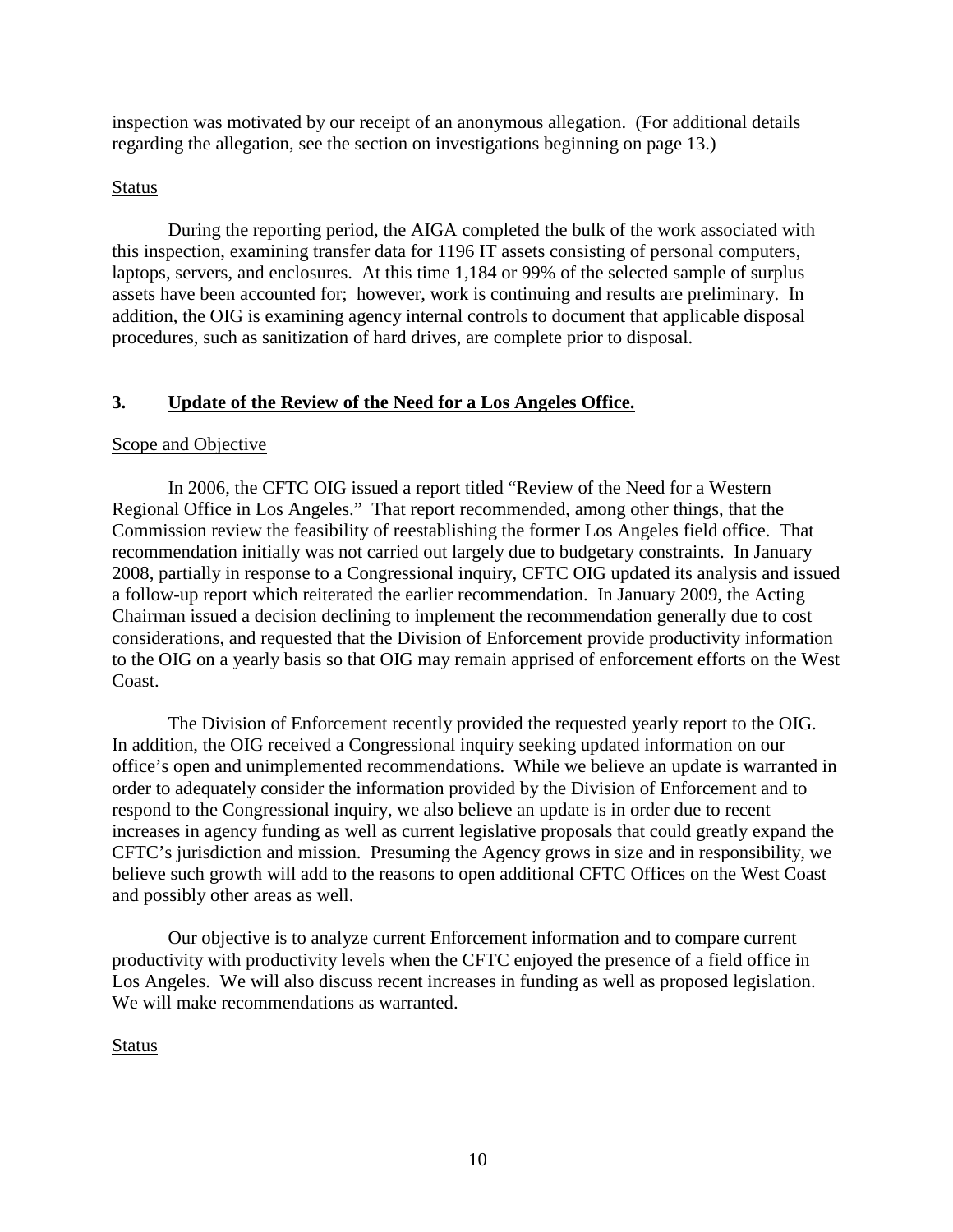The Division of Enforcement produced current enforcement statistics on March 26, and at the end of the reporting period we were continuing to analyze the data.

### <span id="page-14-0"></span>**4. Review of CFTC's Documentation of Market Surveillance Communications.**

### Scope and Objective

We intend to conduct an independent review of market surveillance operations at CFTC, specifically informal communications between agency staff and traders with large open positions approaching expiration. This review is motivated by concerns voiced by agency staff as well as the United States Government Accountability Office (GAO).

GAO has noted with concern the apparent absence of documentation of certain communications by CFTC market surveillance staff. In 2007 the GAO remarked:

CFTC staff routinely make inquiries about traders with large open positions approaching expiration, but formal records of their findings are only kept in cases where there is evidence of improper trading. If [Large Trader Reporting System] data reveal that a trader has a large open market position that could disrupt markets if it were not closed before expiration, CFTC staff would contact the trader to determine why the trader had the position and what plans the trader had to close the position before expiration or to ensure that the trader was able to take delivery. If the traders provided a reasonable explanation for the position and a reasonable delivery or liquidation strategy, staff said that no further action would be required. CFTC staff said they would document such contacts on the basis of their importance in either informal notes, e-mails to supervisors, or informal memorandums [sic]. No formal record would be made of the inquiry, according to one CFTC official, unless there was a signal indicating improper trading activity. Without such data, CFTC's measures of the effectiveness of its actions to combat fraud and manipulation in the markets will not reflect this surveillance activity, and CFTC management might miss opportunities to both identify trends in activities or markets and better target its limited resources.

CFTC staff added that all surveillance projects and activities that require a minimum number of hours of work are tracked by quarterly statistical reports, including those futures expirations with large trader or deliverable supply problems. They said that expirations are routinely monitored by economists and reviewed with their supervisors through weekly surveillance reports. Economists are responsible for the analytical review of cash and futures market developments, including the assessment of supply and demand factors, basis and spread relationships, the adequacy of deliverable supply, large trader positions and position changes, large trader histories, and the potential for group trader activity. CFTC staff said that their economists keep their supervisors and the commission informed of potential problems as they arise.<sup>[11](#page-16-3)</sup>

<sup>&</sup>lt;sup>11</sup> Commodity Futures Trading Commission: Trends in Energy Derivatives Markets Raise Questions about CFTC's Oversight, GAO-08-25, pages 49-50.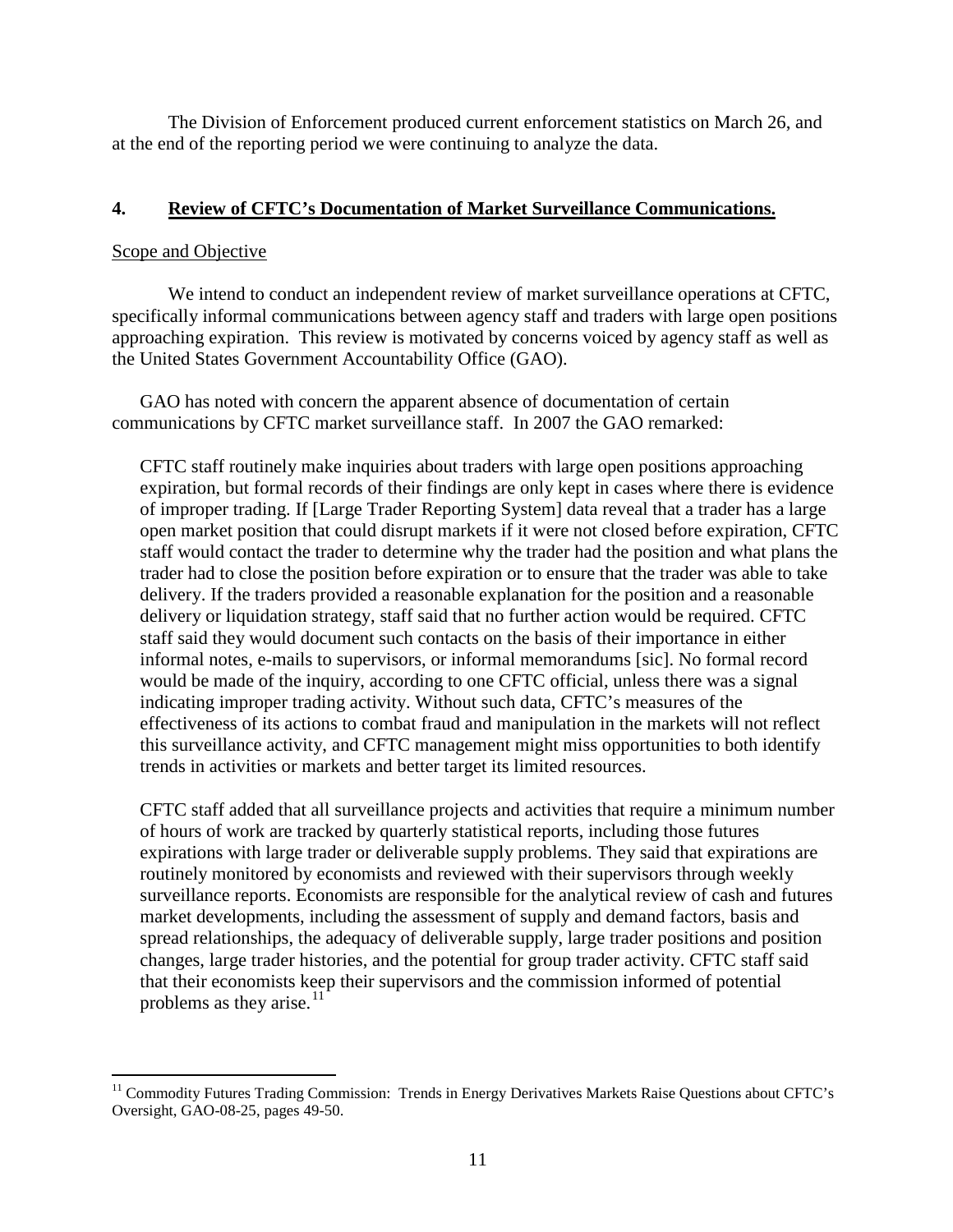We intend to take an independent look at CFTC market surveillance communications and documentation. We are interested in finding out more about how the process works, whether current internal procedures exist and are followed by staff, and whether increased documentation would improve operations and increase transparency, without resulting in undue burden taking into account current staffing levels. We are also interested in the legal ramifications of the creation of a database of market surveillance. We will make recommendations as appropriate.

### Status

<span id="page-15-1"></span><span id="page-15-0"></span>This review is in the initial planning and research stages.

# **AUDIT REPORTS and REVIEWS OVER SIX MONTHS OLD**

#### **1. Corrective Action not Completed.**

There were no instances of audit reports over six months old where corrective action had not been completed.

### <span id="page-15-2"></span>**2. Corrective Action Completed.**

There were no instances of reports issued before the commencement of the reporting period for which corrective action had been completed by the end of the reporting period.

#### <span id="page-15-3"></span>**3. Management Decision not Made.**

There are no instances of a report issued before the commencement of the reporting period for which a management decision had not been made by the end of the reporting period. In 2006, the CFTC OIG issued a report titled "Review of the Need for a Western Regional Office in Los Angeles." That report recommended, among other things, that the Commission review the feasibility of reestablishing the former Los Angeles field office. That recommendation was not carried out largely due to budget constraints. In January 2008, partially in response to a Congressional inquiry, CFTC OIG updated its analysis and on March 12, 2008, issued a followup report which reiterated the earlier recommendation. In January 2009, the Acting Chairman issued a decision declining to implement the recommendation generally due to cost considerations, but asked the Agency to revisit the issue on a yearly basis. In light of increased funding for FY09, as well as further consultation with regulators, we renew the recommendation.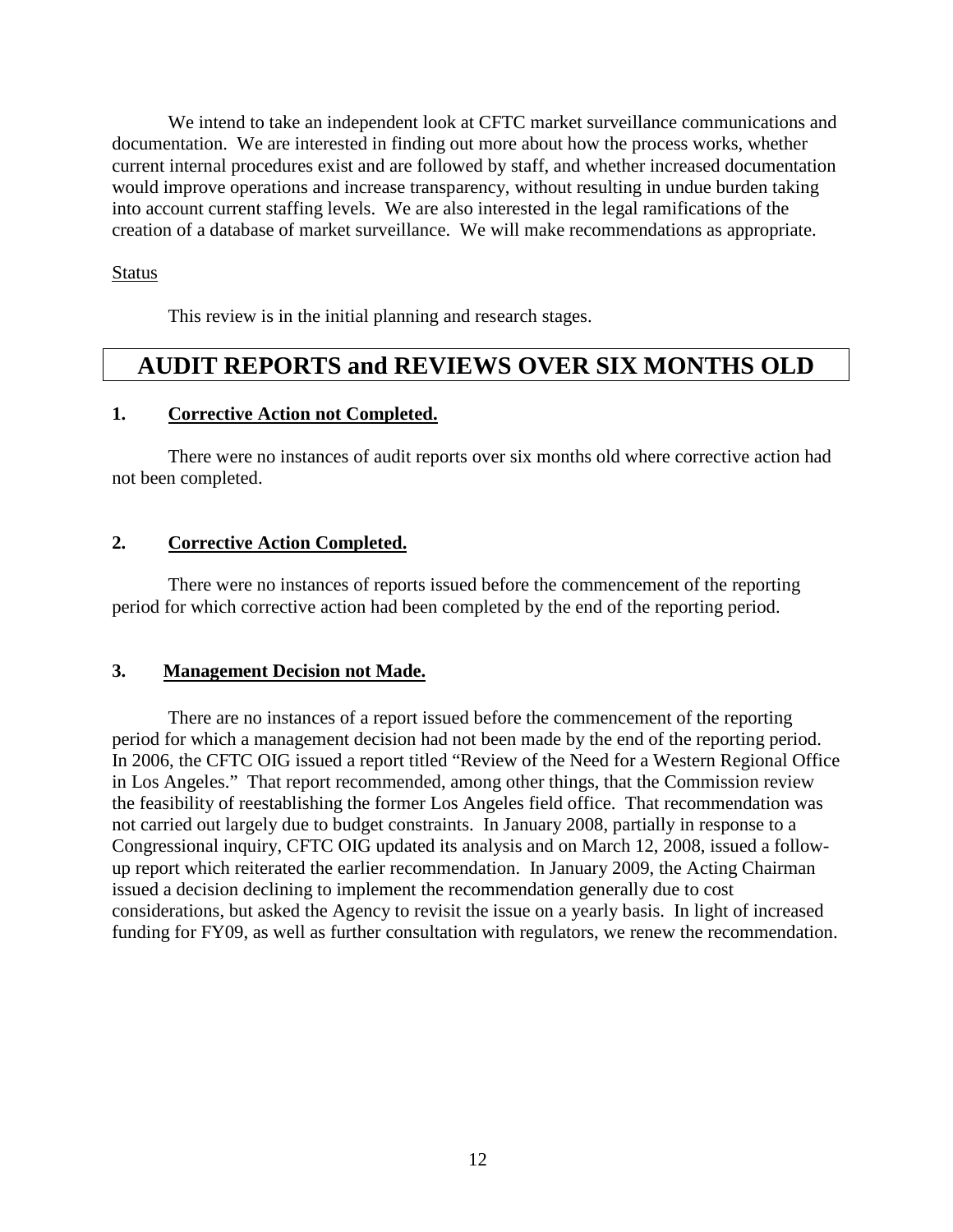# <span id="page-16-0"></span>**INVESTIGATIONS**

The Inspector General Act of 1978, as amended, provides that the Inspector General may receive and investigate complaints or information from the Commission's employees and other sources concerning the possible existence of an activity constituting a violation of law, rules or regulations, or mismanagement, abuse of authority, or gross waste of funds, or a substantial and specific danger to the public health and safety.

No investigations were pending as of the beginning of the reporting period. No investigations were opened during this period. In December 2009, this Office received an anonymous allegation of improper disposal of surplus IT equipment. The allegation did not name any CFTC employees involved in the alleged improper disposal, not did it allege specific dates, but it did allege both that computer equipment was taken improperly by CFTC employees, and that CFTC computer equipment was surplused without prior "sanitization" (i.e., the process by which information is removed prior to disposal of computer equipment). Because the allegation was vague, and because the source could not be contacted for more information, we decided it would be most appropriate to conduct an inspection. The inspection is ongoing. (For additional details regarding the inspection, see the section on current audits, reviews, evaluations, and inspections beginning on page 9.)

# **SUMMARY OF MATTERS REFERRED TO PROSECUTORIAL AUTHORITIES**

No matters were referred to prosecutorial authorities during the reporting period. In accordance with section 11(d)(4) of the Inspector General Act of 1978, as amended, an allegation relating to supposed misconduct within the OIG was referred to the Integrity Committee of the Council of the Inspectors General on Integrity and Efficiency in a prior reporting period. The allegation was pending at the close of this reporting period.

# <span id="page-16-2"></span><span id="page-16-1"></span>**CONGRESSIONAL INQUIRIES**

<span id="page-16-3"></span>OIG fielded multiple requests for assistance from members of Congress and staff during the reporting period. Issues addressed included recent OIG activities, recent agency activities, and proposed and pending legislation affecting the OIG and the agency.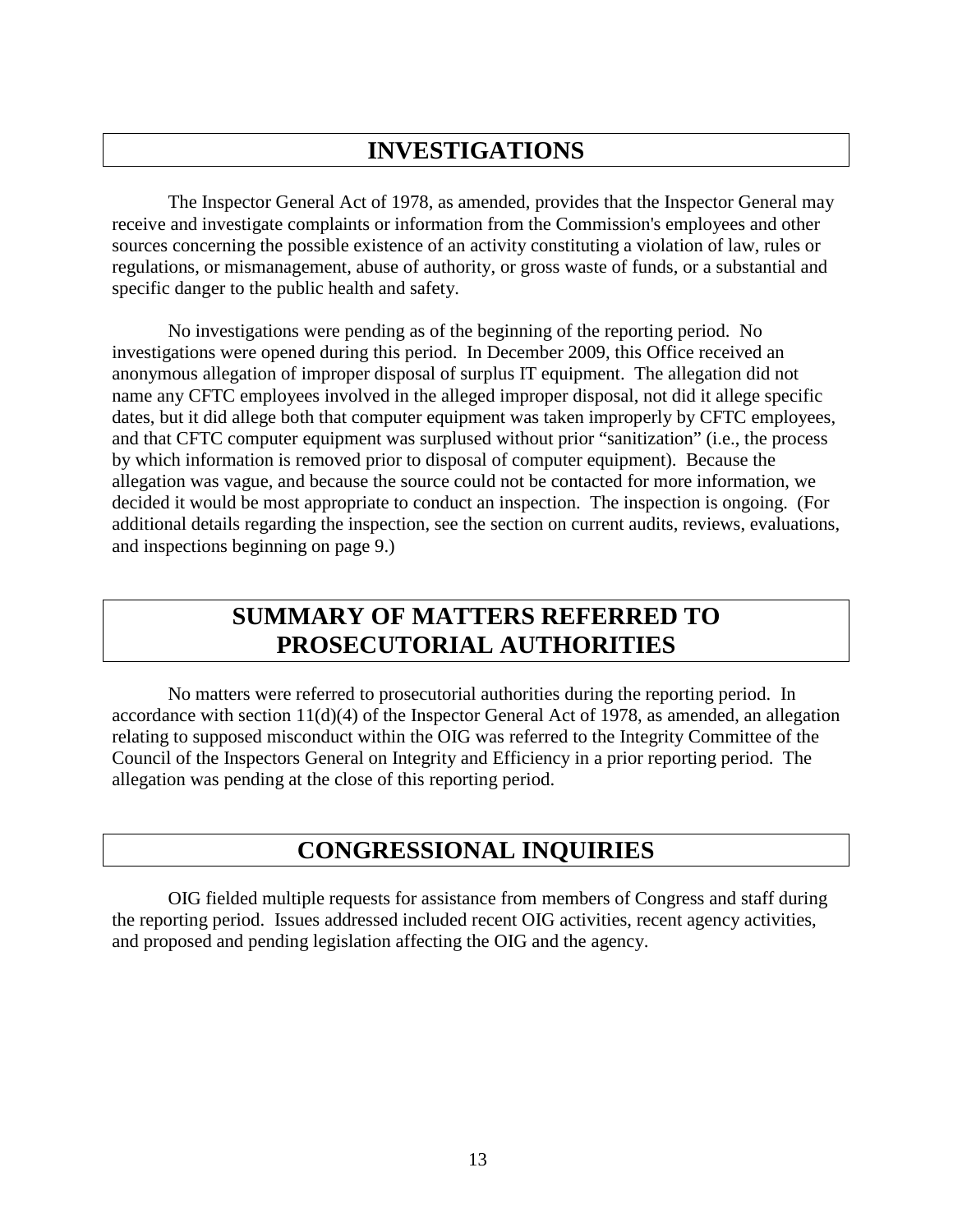# <span id="page-17-1"></span><span id="page-17-0"></span>**LEGISLATIVE, REGULATORY AND RULE REVIEWS**

## **1. Introduction and Summary.**

As specified in Section 4(a)(2) of the Inspector General Act of 1978, OIG reviews the impact of existing and proposed legislation and regulations on CFTC programs and operations and makes recommendations regarding more effective or efficient alternatives or protections against fraud and abuse. OIG also reviews all exchange rule proposals circulated to senior staff at CFTC.

OIG notified the responsible Divisions as to any concerns with draft and final documents relating to legislation, rules or investigations. Formal comments were not filed with the Commission during this reporting period.

## **2. Rule Reviews Initiated in Previous Reporting Periods.**

There were no rule reviews initiated in previous reporting periods which were continued into this reporting period.

## **3. Rule Reviews Initiated this Reporting Period.**

<span id="page-17-4"></span><span id="page-17-2"></span>No rule reviews were initiated during this reporting period.

## **4. Legislative Activities.**

OIG tracked legislation impacting programs and operations of the CFTC, and made contact with Congressional staff concerning various agency and IG issues as appropriate. The IG serves on the legislation committee for the Council of Inspectors General on Integrity and Efficiency, which comments on proposed amendments to the IG Act and other legislation affecting the IG community.

# <span id="page-17-5"></span><span id="page-17-3"></span>**PEER REVIEWS**

An important function in each Agency OIG is the peer review process. The Inspector General community's annual report, *A Progress Report to the President, Fiscal Year 2007*, [12](#page-20-1) described the processes for audits and investigative peer reviews as follows:

*Government Auditing Standards* require that audit organizations conducting audits of Federal agencies undergo peer reviews every 3 years. The IG community has

 <sup>12</sup> [http://www.ignet.gov/randp/fy07apr.pdf.](http://www.ignet.gov/randp/fy07apr.pdf)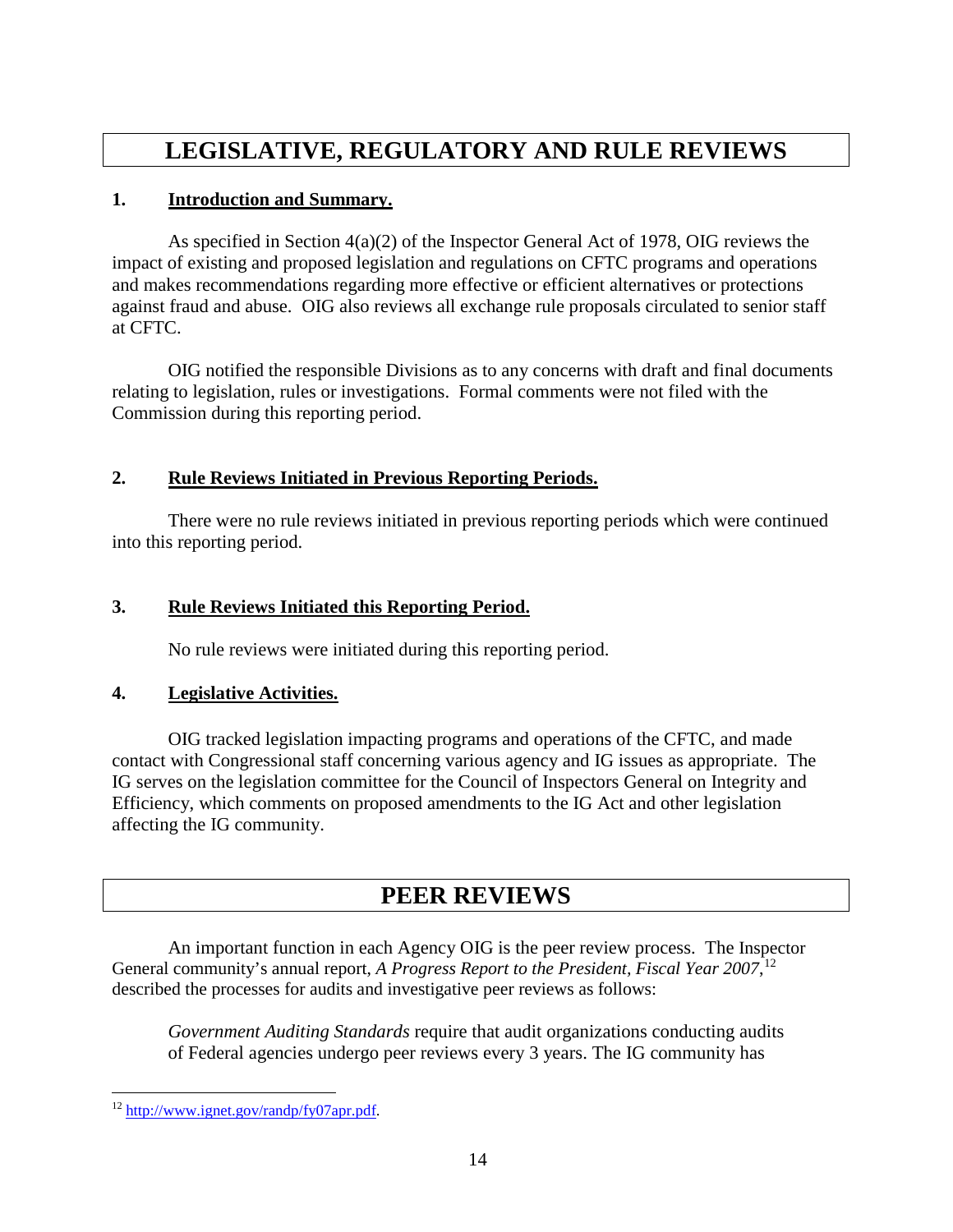implemented a process to meet this requirement. The purpose of the peer review is to determine whether the reviewed audit organization's internal quality control systems are adequate and provide reasonable assurance that applicable auditing standards, policies and procedures are met.

Similarly, investigative peer reviews are conducted to ensure compliance with the requirements of the *Quality Standards for Investigations* and determine whether adequate internal safeguards and management procedures exist to ensure that law enforcement powers are properly exercised.<sup>[13](#page-20-2)</sup>

During this reporting period, OIG continued to monitor the government-wide OIG peer review schedules as communicated by the Council of the Inspectors General on Integrity and Efficiency. OIG discussed scheduling issues with our partner OIG offices as appropriate. No peer reviews were begun or completed during this reporting period.

# <span id="page-18-0"></span>**SUMMARY OF EACH REPORT MADE TO THE AGENCY HEAD**

No reports were made to the Agency head under section  $6(b)(2)$  concerning information or assistance unreasonably refused or not provided (mandated under section 5(a)(5) of the Act).

# **REVISED MANAGEMENT DECISIONS**

No management decisions were revised during the reporting period.

# **INSPECTOR GENERAL DISAGREEMENT**

The Inspector General did not disagree with any management decisions on OIG recommendations during the reporting period.

# <span id="page-18-3"></span><span id="page-18-2"></span><span id="page-18-1"></span>**GAO LIAISON**

OIG is charged with providing policy direction for, and conducting, supervising, and coordinating audits and investigations relating to CFTC programs and operations. In addition, OIG is required to recommend policies for, and conduct, supervise, and coordinate with other Federal agencies, state and local governmental agencies, and nongovernmental entities, audits, investigations, and evaluations regarding the economy, efficiency, and effectiveness of CFTC programs and operations.

 $13$  Id. at p.19.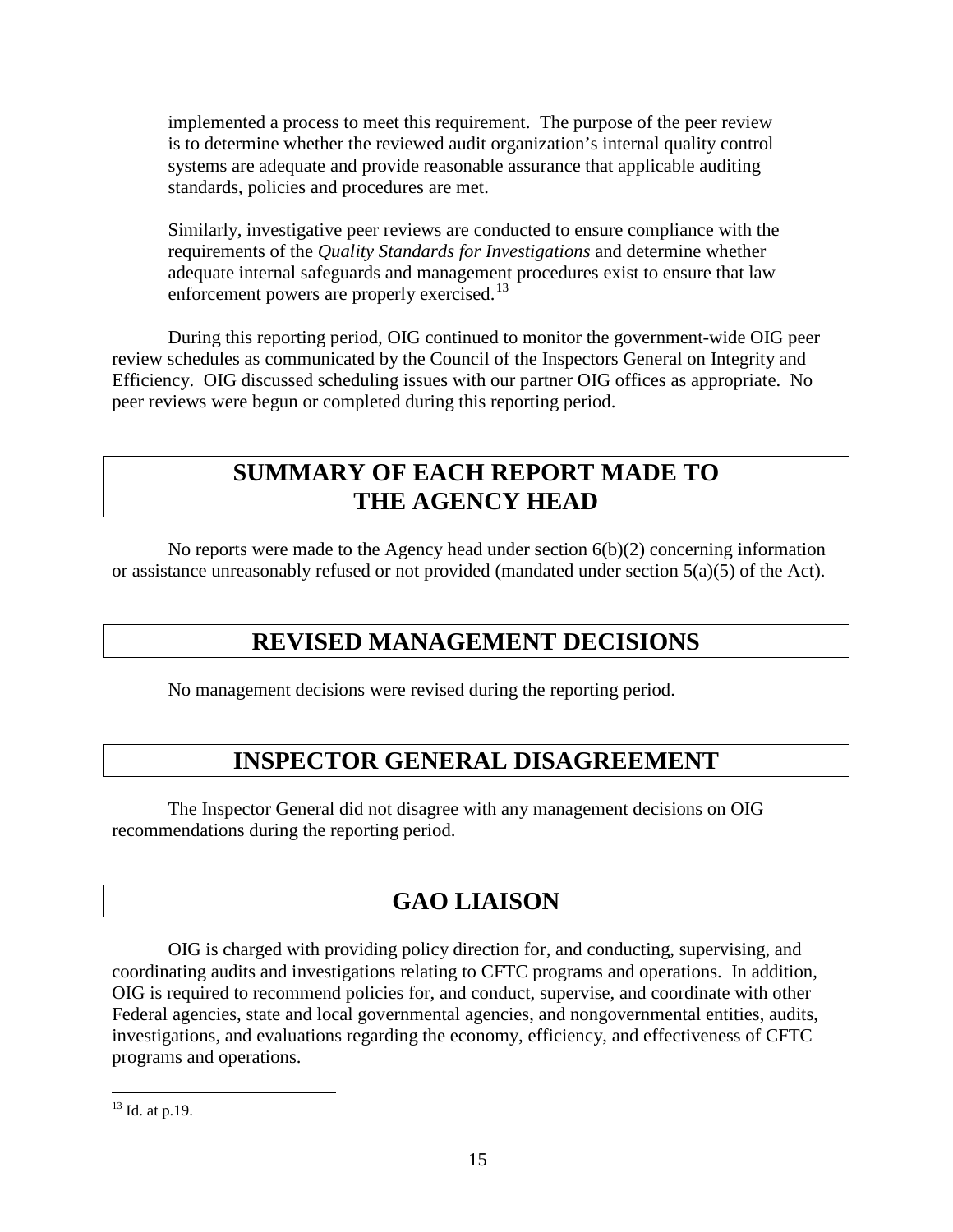GAO also conducts audits of CFTC activities, and OIG plans its audits so as not to duplicate GAO's efforts. Moreover, OIG in its audit activities identifies the goals of each audit and the methods of reaching the goals so as to minimize the requirements placed on CFTC resources. During this reporting period the OIG participated in an Inspectors General discussion with GAO on matters of common interest.

# <span id="page-19-1"></span><span id="page-19-0"></span>**STRATEGIC PLAN FOR THE OFFICE OF THE INSPECTOR GENERAL**

#### **1. Investigative Agenda.**

The Inspector General Act of 1978, as amended, provides that the Inspector General may receive and investigate complaints or information from the Commission's employees concerning the possible existence of an activity constituting a violation of law, rules or regulations, or mismanagement, gross waste of funds, abuse of authority or a substantial and specific danger to the public health and safety.

OIG has to date conducted only a reactive investigative program chiefly relying on unsolicited employee complaints as the source of investigative leads. However, allegations and complaints are also received from the general public and Congress. This reactive program has resulted in only a handful of investigations per year. This strategy was followed because OIG believed that an independent regulatory agency such as the CFTC, without grant money or substantial contracts to award, was not likely to generate a substantial investigative workload.

To insure that employee complaints could easily reach OIG, a 24-hour hotline was established in February 1993 to receive complaints. The hotline phone number is (202)418- 5510.

Because of the necessarily reactive nature of OIG's investigative program, no investigative agenda has been established.

### <span id="page-19-2"></span>**2. Legislative and Regulatory Review Agenda.**

Because of the importance of this activity in a financial and economic regulatory agency, OIG reviews proposed and final CFTC regulations, legislation and selected exchange rules using six basic criteria: Whether the agency: (1) has identified specifically the problem(s) to be addressed by the proposal; (2) has defined through case study or data analysis a clear link between the proposed solution and the identified problem(s); (3) has specified clearly the means to effectively and efficiently enforce the proposal; (4) has assessed the likely efficiency and effectiveness of alternative solutions; (5) can reasonably document that the proposal will yield positive net benefits over the long term; and (6) has met the requirements of the Regulatory Flexibility Act and the Paperwork Reduction Act.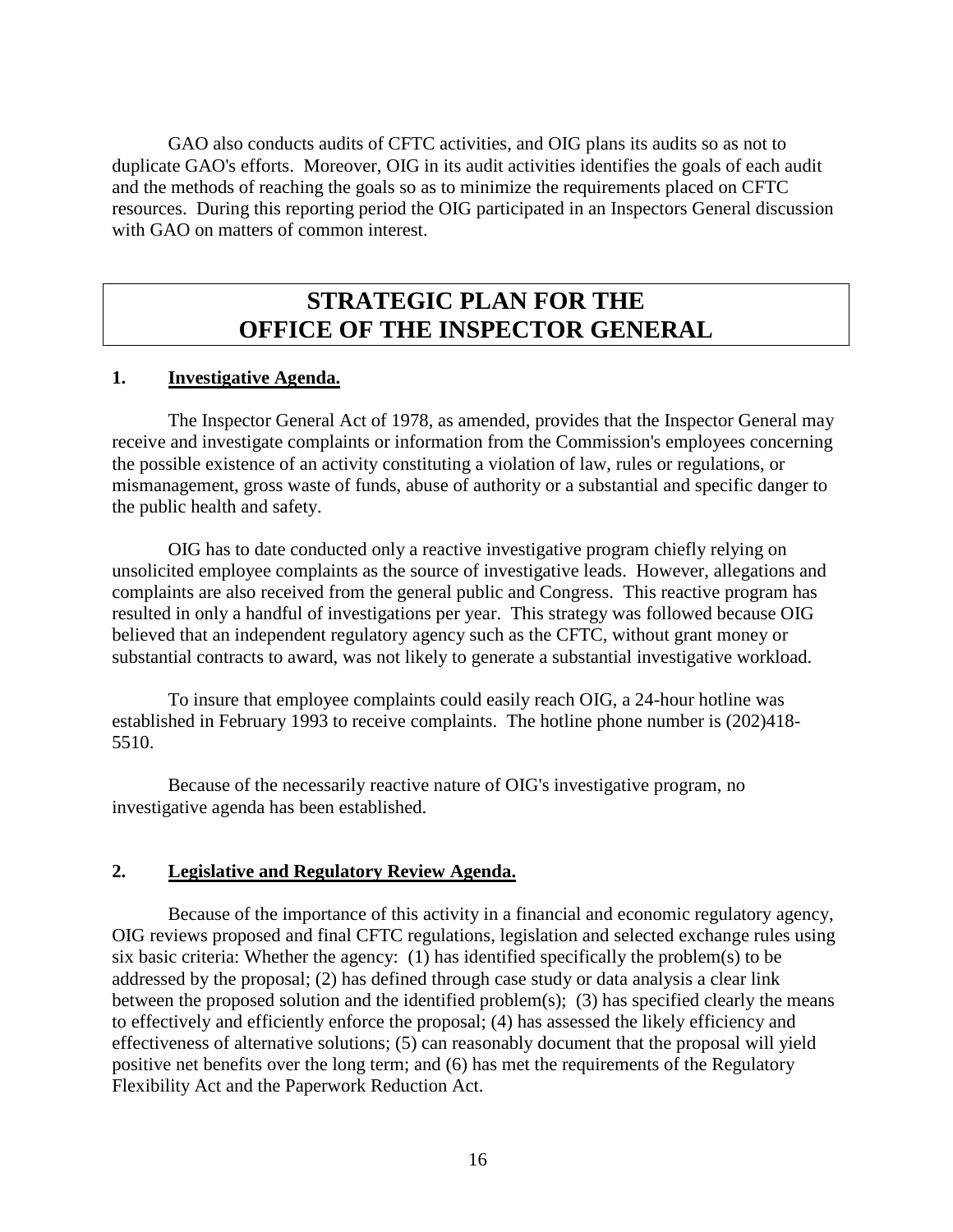The Regulatory Flexibility Act requires the agency to evaluate the impact of its regulations on small entities. The Paperwork Reduction Act requires the agency to manage effectively and efficiently its information collections so that they are the least burdensome necessary to achieve the stipulated objectives.

Because OIG does not initiate legislation or, generally, regulations, OIG legislative and regulatory review program is reactive to the legislative and regulatory proposals developed by others. Accordingly, no independent legislative and regulatory review agenda has been established.

## <span id="page-20-0"></span>**3. Audit Agenda.**

### **a. Introduction**

The primary objectives of the OIG audit agenda is to promote long-term efficiency and effectiveness in the administration and operation of the Commission and to protect against fraud and abuse. The audit agenda and priorities for OIG are determined based on the following factors:

- Adequacy of internal control systems as indicated by vulnerability assessments and internal control reviews recommended by OMB Circular A-123;
- Changes in the program conditions or particular vulnerability of the organization, program, activity, or function to problems or deficiencies;
- Current and potential dollar magnitude and likely benefits of a review on the efficiency or effectiveness of CFTC programs and operations;
- Management priorities and improvements that may be possible;
- Results of audits of CFTC programs and operations by other Federal agencies; and
- Availability of audit resources and the potential opportunity costs to the agency.

## **b. Annual Audits**

The following required audits are performed on an annual basis.

### Audit of CFTC Financial Statements.

<span id="page-20-2"></span><span id="page-20-1"></span>In FY 2002, Congress passed the Accountability of Tax Dollars Act. The Act requires the CFTC, along with numerous other Federal entities, to have its financial statements audited annually. To this end, OIG has engaged a contractor to provide the audit effort required to enable the contractor to render an opinion on the agency's financial statements for each fiscal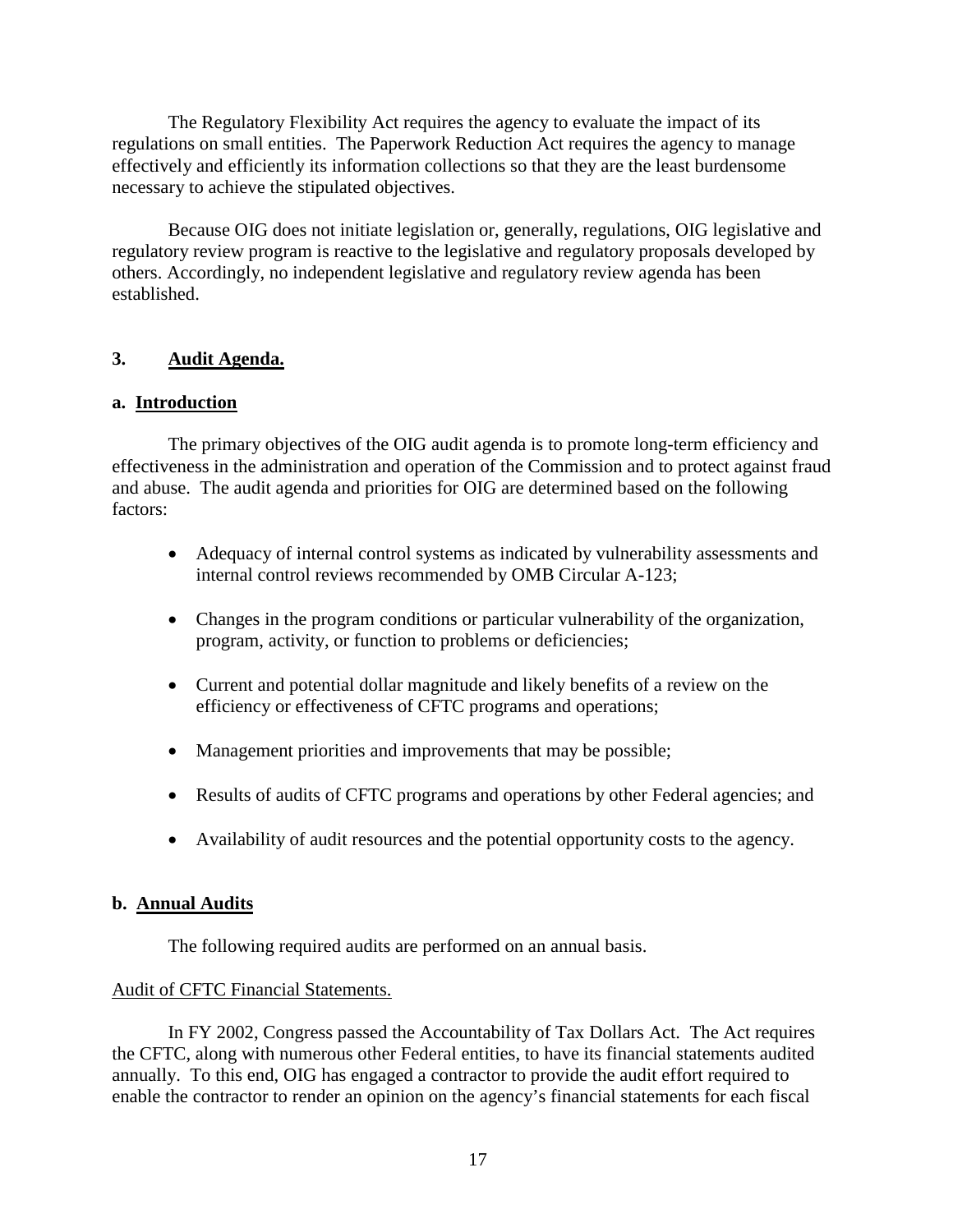year in accordance with generally accepted auditing standards, Government Auditing Standards and OMB Bulletin 07-04.

## Audit of Compliance with the Federal Managers' Financial Integrity Act, FMFIA.

In support of OMB Circular A-123 (Revised), the Inspector General will evaluate, provide technical assistance and advise the agency head as to whether the agency's review and evaluation process was conducted in accordance with the circular's requirements.

## Evaluation of the CFTC Information Security Program and Practices, FISMA.

The Federal Information Security Management Act requires the Inspector General or his designee to perform annual independent evaluations of the information security program and practices of the agency.

# **c. Other Audits.**

OIG intends to focus the balance of its audit resources on the review of the management and operation of the agency and compliance with Congressional mandates. In the near future, OIG intends to complete the ongoing audits previously discussed beginning page 9. In the longer term, the OIG intends to continue to monitor the agency's use of contractors from time to time, with an emphasis on contracts for IT services.

In addition, OIG intends to focus its efforts with a view to auditing or reviewing activities relating to the most serious management challenges facing the CFTC. OIG issues an assessment of the most serious management challenges each year for publication in the CFTC Performance and Accountability Report. In the past four years, OIG has identified as management challenges including following areas of concern:

- **Efficient Acquisition and Integration of Skilled Human Capital**
- **Modernization of Electronic Market Surveillance**
- **Expansion of CFTC Oversight into New Markets**
- **Industry Consolidations**
- Harmonization of CFTC and Securities and Exchange Commission (SEC) Overlapping Regulations;
- CFTC's Regulatory Model for the Swaps Derivatives Market; and
- CFTC's Regulatory Responsibilities over the Potential Carbon Emission Trading Markets

OIG will seek to identify issues and to conduct audits and reviews relating to these management challenges. Finally, OIG will stand ready to respond to meritorious issues and audit requests as they are received from Congress, the Agency and members of the public or any other source.

## **d. Resources Required**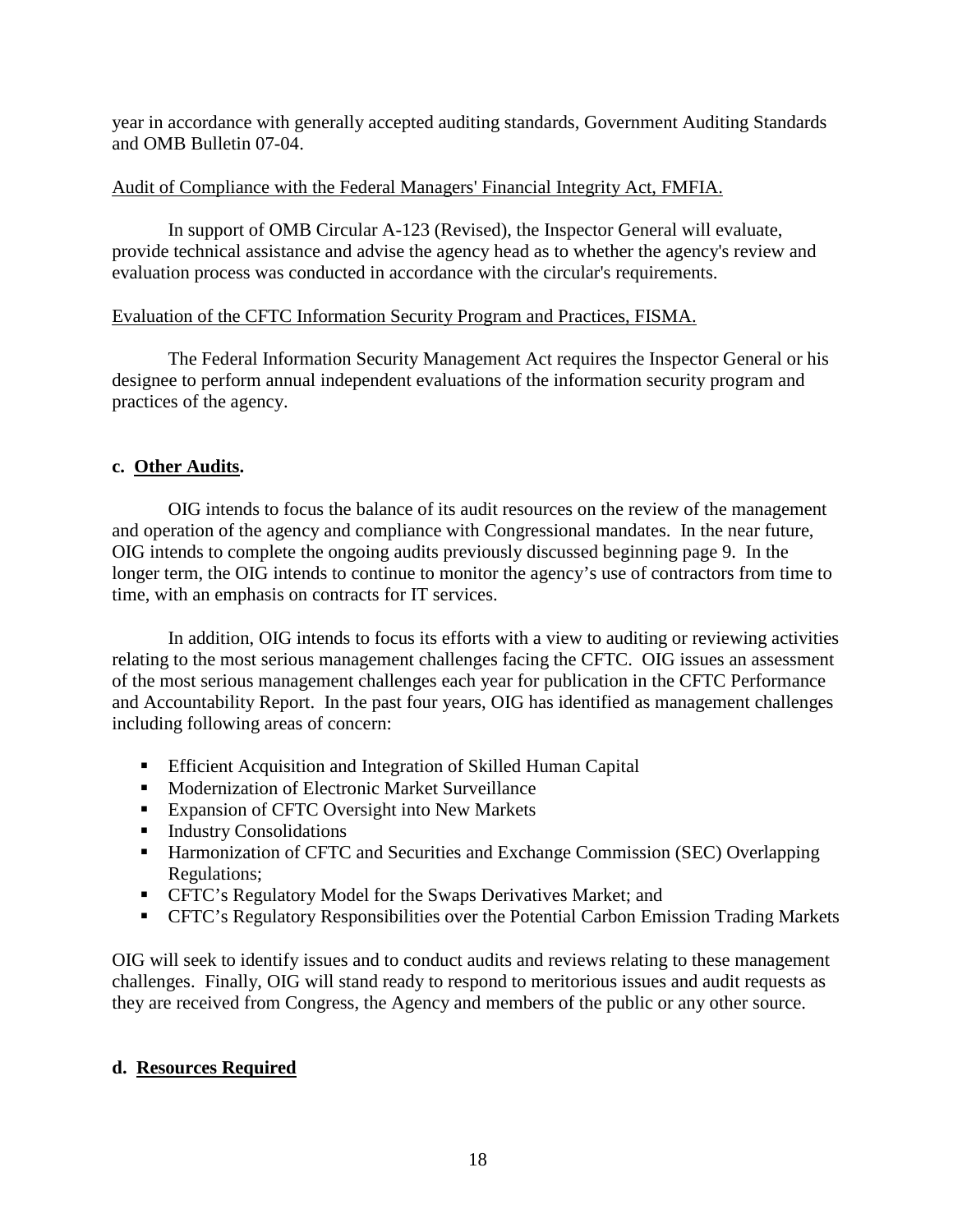OIG estimates that approximately one-half staff year of effort will be devoted over each of the next five years to the "Annual Audits" described above. All other ongoing Audits will consume up to one and a half staff years. Because OIG resources can be diverted at any time to an investigation or audit that responds to current concerns or allegations and must be completed in a timely fashion in order to be of assistance to the Agency or Congress, it is impossible to forecast with complete accuracy how resources will be utilized from year to year.

# <span id="page-22-0"></span>**CONTACTING THE OFFICE OF THE INSPECTOR GENERAL**

OIG is located at 1155 21st Street, N.W., Washington, D.C. 20581. Regular business hours are between 8:30 AM and 5:00 PM, Monday through Friday, except Federal holidays. The telephone number is (202)418-5110. The facsimile number is (202)418-5522. The hotline number is  $(202)418-5510$ . The OIG web page is located at [http://www.cftc.gov/About/OfficeoftheInspectorGeneral/index.htm.](http://www.cftc.gov/About/OfficeoftheInspectorGeneral/index.htm)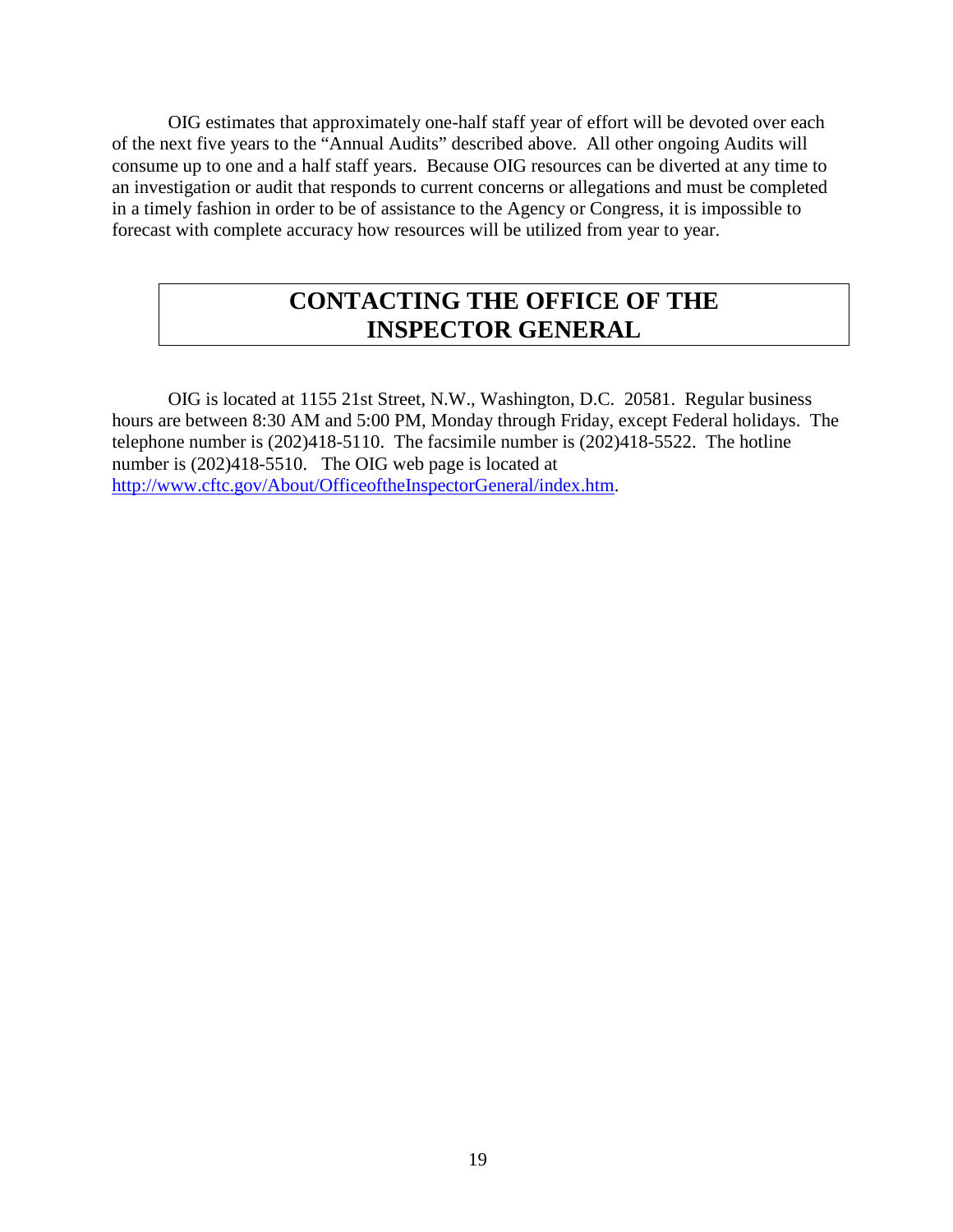# <span id="page-23-0"></span>**Table 1**

### **Reports Issued with Questioned Costs (October 1, 2009 – March 31, 2010)**

|                |                                  |                                        | Dollar Value     |                |                   |
|----------------|----------------------------------|----------------------------------------|------------------|----------------|-------------------|
|                |                                  |                                        |                  | Thousands      |                   |
|                |                                  |                                        | Number           | Questioned     | Unsupported       |
|                |                                  |                                        |                  |                |                   |
| A.             |                                  | For which no management decision has   |                  |                |                   |
|                |                                  | been made by the commencement of the   |                  |                |                   |
|                |                                  | reporting period                       | $\overline{0}$   | $\overline{0}$ | $\boldsymbol{0}$  |
| <b>B.</b>      |                                  | Which were issued during the reporting |                  |                |                   |
|                |                                  |                                        | $\boldsymbol{0}$ | $\theta$       | $\overline{0}$    |
|                | period                           |                                        |                  |                |                   |
|                |                                  | Subtotals $(A + B)$                    | $\overline{0}$   | $\theta$       | 0                 |
| $\mathbf{C}$ . |                                  | For which a management decision was    |                  |                |                   |
|                | made during the reporting period |                                        | $\boldsymbol{0}$ | $\theta$       | 0                 |
|                |                                  |                                        |                  |                |                   |
|                | (I)                              | dollar value of                        |                  |                |                   |
|                |                                  | disallowed costs                       | $\overline{0}$   | $\theta$       | $\Omega$          |
|                |                                  |                                        |                  |                |                   |
|                | (ii)                             | dollar value of costs not              |                  |                |                   |
|                |                                  | disallowed                             | $\overline{0}$   | $\overline{0}$ | $\overline{0}$    |
| D.             |                                  | For which no management decision       |                  |                |                   |
|                |                                  |                                        |                  |                |                   |
|                |                                  | has been made by the end of the        |                  |                |                   |
|                | reporting period                 |                                        | $\Omega$         | $\Omega$       | $\mathbf{\Omega}$ |